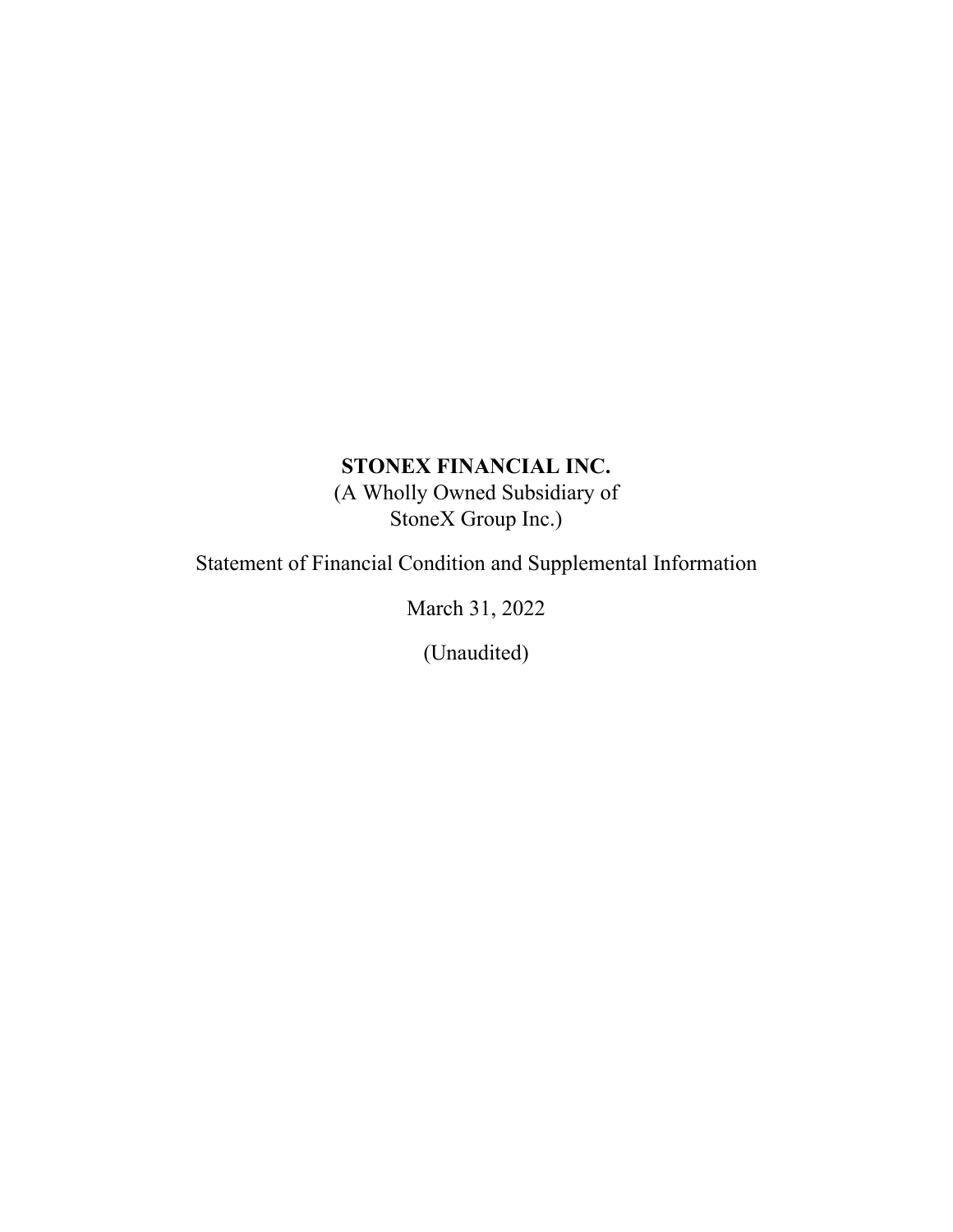# **StoneX Financial Inc. Statement of Financial Condition March 31, 2022**

## **(Unaudited; amounts in thousands, except par value and share amounts)**

| Assets                                                                                                                                                 |   |            |
|--------------------------------------------------------------------------------------------------------------------------------------------------------|---|------------|
| Cash and cash equivalents                                                                                                                              | S | 25,885     |
| Cash, securities, and other assets segregated under federal regulations (including \$25,546 at fair<br>value)                                          |   | 1,492,794  |
| Collateralized transactions:                                                                                                                           |   |            |
| Securities purchased under agreements to resell                                                                                                        |   | 2,519,633  |
| Securities borrowed                                                                                                                                    |   | 2,084,751  |
| Deposits with and receivables from broker-dealers, clearing organizations and counterparties net<br>(including \$710,150 at fair value)                |   | 5,459,463  |
| Receivables from clients, net                                                                                                                          |   | 378,685    |
| Securities owned, at fair value (including \$1,448,732 of securities pledged as collateral that the<br>counterparty has the right to sell or repledge) |   | 3,913,980  |
| Exchange and clearing organization memberships and stock, at cost                                                                                      |   | 7,050      |
| Deferred income taxes, net                                                                                                                             |   | 9,389      |
| Property and equipment, net                                                                                                                            |   | 5,905      |
| Operating lease right of use assets                                                                                                                    |   | 4,230      |
| Goodwill and intangible assets, net                                                                                                                    |   | 16,135     |
| Due from affiliates                                                                                                                                    |   | 2,322      |
| Other assets                                                                                                                                           |   | 18,478     |
| Total assets                                                                                                                                           |   | 15,938,700 |

Liabilities and Stockholder's Equity

Liabilities:

| Payables to:                                                                                 |   |            |
|----------------------------------------------------------------------------------------------|---|------------|
| <b>Clients</b>                                                                               | S | 6,536,642  |
| Broker-dealers, clearing organizations and counterparties (including \$62,270 at fair value) |   | 318,013    |
| Lenders under loans                                                                          |   | 68,000     |
| <b>Affiliates</b>                                                                            |   | 65,989     |
| Accounts payable and accrued expenses                                                        |   | 97,855     |
| Operating lease liabilities                                                                  |   | 4,264      |
| Collateralized transactions:                                                                 |   |            |
| Securities sold under agreements to repurchase                                               |   | 3,807,939  |
| Securities loaned                                                                            |   | 2,103,724  |
| Securities sold, not yet purchased, at fair value                                            |   | 2,298,169  |
| Income taxes payable to StoneX Group Inc.                                                    |   | 47,656     |
| <b>Total liabilities</b>                                                                     |   | 15,348,251 |

Commitments and contingencies (note 11)

Stockholder's equity:

| Common stock, \$0.01 par value. Authorized 10,000 shares; issued and outstanding 1,000 shares |              |
|-----------------------------------------------------------------------------------------------|--------------|
| Additional paid-in capital                                                                    | 462,684      |
| Retained earnings                                                                             | 127,765      |
| Total stockholder's equity                                                                    | 590,449      |
| Total liabilities and stockholder's equity                                                    | \$15,938,700 |

See accompanying notes to the statement of financial condition.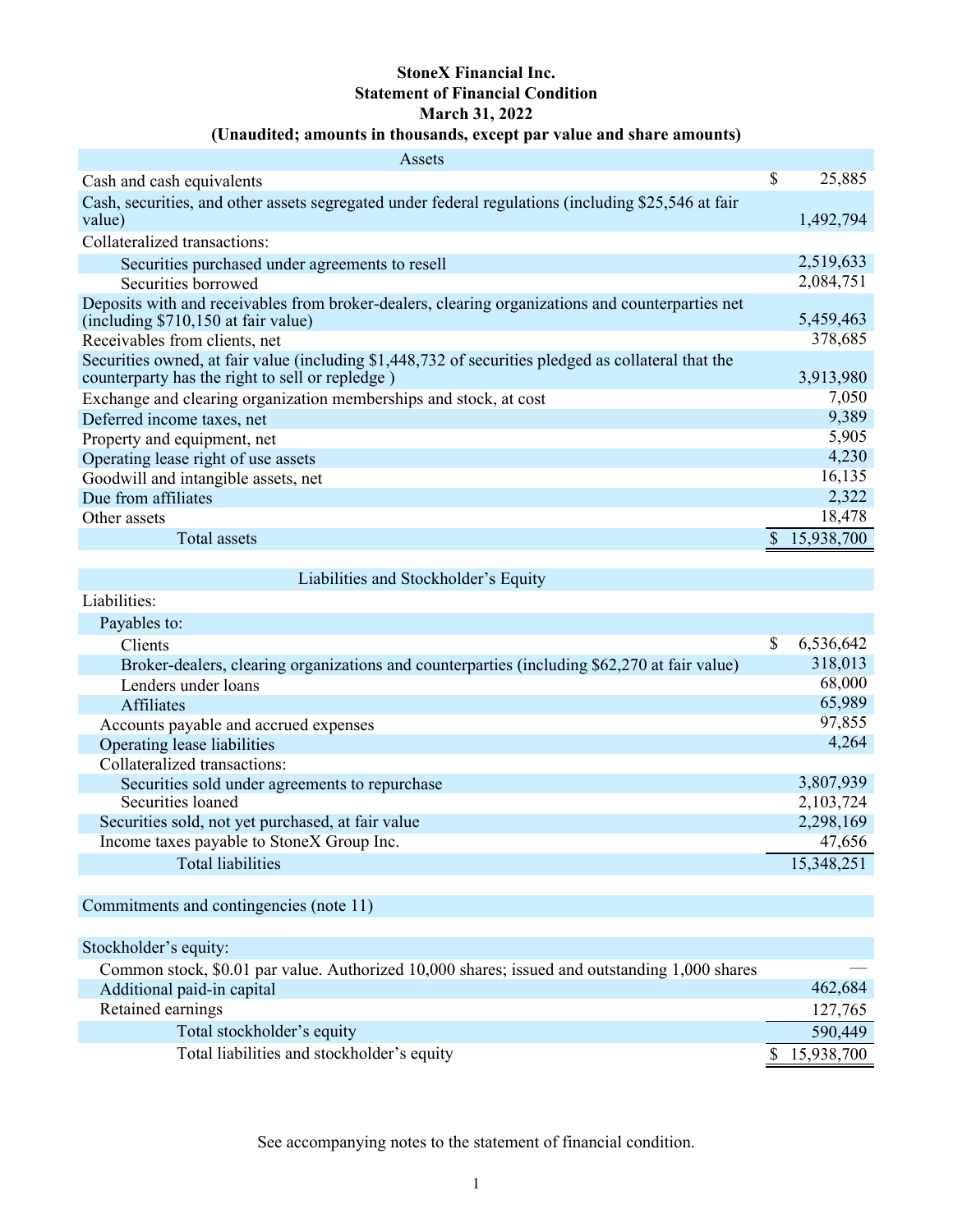#### **Note 1 - Summary of Significant Accounting Policies and Related Matters**

#### a. *Description of Business*

StoneX Financial Inc. ("the Company") is a corporation organized under the laws of the State of Florida on May 29, 1998 and a wholly owned subsidiary of StoneX Group Inc. ("the Parent" or "StoneX Group").

The Company is a diversified financial services organization providing clearing, execution, custodial, risk management, advisory, brokerage, and market intelligence services across asset classes. The Company's services include comprehensive risk management advisory for commercial clients; clearing and execution of debt and equity securities, listed futures, and options on futures contracts on all major securities and commodity exchanges; principal trading of fixed income and equity securities; and market-making in international equities.

The Company is a broker-dealer registered with the United States ("U.S.") Securities and Exchange Commission ("SEC") and is a member of both the Financial Industry Regulatory Authority, Inc. ("FINRA") and the Municipal Securities Rulemaking Board ("MSRB"). In addition, the Company is a registered futures commission merchant ("FCM") and a member of various clearing organizations in the U.S. and abroad and, accordingly, is subject to the clearing organizations' various requirements as well as regulatory requirements of the U.S. Commodity Futures Trading Commission ("CFTC") and the National Futures Association ("NFA").

The Company clears its securities transactions internally, or externally, primarily through Pershing LLC ("Pershing") and Broadcort, a division of Merrill Lynch, Pierce, Fenner & Smith, Incorporated ("Broadcort") on a fully disclosed basis.

The Company conducts business activities throughout the U.S. and abroad, with offices or a presence in more than 15 states, Canada, and Colombia. The Company also has various affiliates in other foreign jurisdictions that introduce business to the Company, including in China, Brazil, the United Kingdom ("U.K."), Canada, Singapore, Argentina, Paraguay, and Mexico. Transactions in international markets are primarily settled in U.S. dollars.

### b. *Use of Estimates*

Preparing the statement of financial condition in conformity with accounting principles generally accepted in the United States of America ("U.S. GAAP") requires management to make estimates and assumptions affecting the reported amounts of assets and liabilities, as well as disclosure of contingent assets and liabilities at the date of the financial statement. The most significant of these estimates and assumptions relate to fair value measurements for financial instruments, income taxes, allowances for expected credit losses, and contingencies. These estimates are based on management's best knowledge of current events and actions the Company may undertake in the future. The Company reviews all significant estimates on a recurring basis and records any necessary adjustments in the appropriate reporting period. Although these, and other estimates and assumptions, are based on the best available information, actual results could be materially different from these estimates.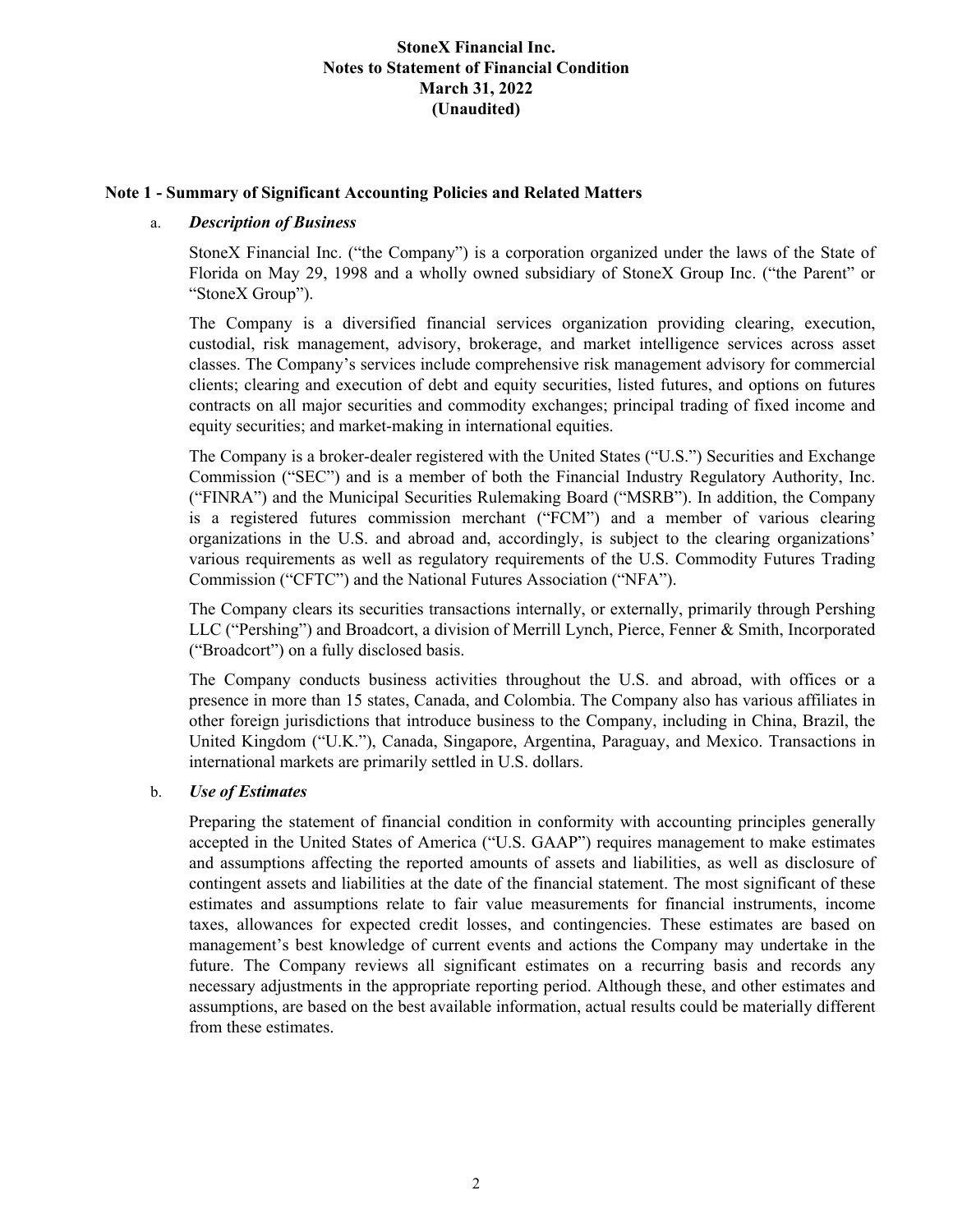#### c. *Foreign Currency Remeasurement*

Assets and liabilities denominated in foreign currencies are converted into U.S. dollar equivalents at exchange rates in effect at the close of business on March 31, 2022.

#### d. *Cash and Cash Equivalents*

Cash and cash equivalents includes unrestricted cash held at banks and not deposited with or pledged to broker-dealers, clearing organizations, and counterparties, or segregated under federal regulations.

#### e. *Cash, Securities and Other Assets Segregated Under Federal Regulations*

Pursuant to requirements of the Commodity Exchange Act and Commission Regulation 30.7 ("Section 30.7"), funds deposited by clients relating to futures, options on futures, and cleared swaps contracts in regulated commodities must be carried in separate accounts, which are designated as segregated client accounts. The deposits in segregated client accounts are maintained for the exclusive benefit of clients and are not commingled with the funds of the Company.

In accordance with Rule 15c3-3 of the Securities Exchange Act of 1934 ("Rule 15c3-3"), the Company maintains separate accounts for the benefit of securities clients and proprietary accounts of broker dealers ("PABs"). Rule 15c3-3 requires the Company to maintain special reserve bank accounts ("SRBAs") for the exclusive benefit of securities clients and PABs.

At March 31, 2022, cash, securities and other assets segregated under federal regulations consisted of the following (see additional fair value disclosures in Note 5) (in thousands):

| Cash held in SRBAs for the benefit of securities clients and PABs under Rule 15c3-3 \$                                           | 6,390       |
|----------------------------------------------------------------------------------------------------------------------------------|-------------|
| Assets segregated and secured under Section $4d(2)$ and $4d(f)$ of the Commodity<br>Exchange Act and Commission Regulation 30.7: |             |
| Cash                                                                                                                             | 1,295,865   |
| Commodities warehouse receipts                                                                                                   | 25,546      |
| U.S. Treasury obligations                                                                                                        | 164,993     |
| Cash, securities, and other assets segregated under federal regulations                                                          | \$1,492,794 |

### f. *Collateralized Transactions*

The Company enters into securities purchased under agreements to resell "reverse repurchase agreements", securities sold under agreements to repurchase "repurchase agreements", securities borrowed transactions, and securities loaned transactions primarily to fund principal debt trading, acquire securities to cover short positions, acquire securities for settlement, or meet counterparty needs under matched-booked trading strategies.

These transactions are accounted for as collateralized financing transactions and are recorded at their contractual amounts plus accrued interest. In connection with these agreements and transactions, the Company receives, or pledges, cash or securities to collateralize such agreements and transactions in accordance with contractual arrangements. The Company monitors the fair value of the collateral on a daily basis and the Company may require counterparties, or may be required by counterparties, to deposit additional collateral or return collateral pledged. The carrying amounts of these transactions approximate fair value due to their short-term nature and the level of collateralization. These transactions are reported gross, except when a right of offset exists.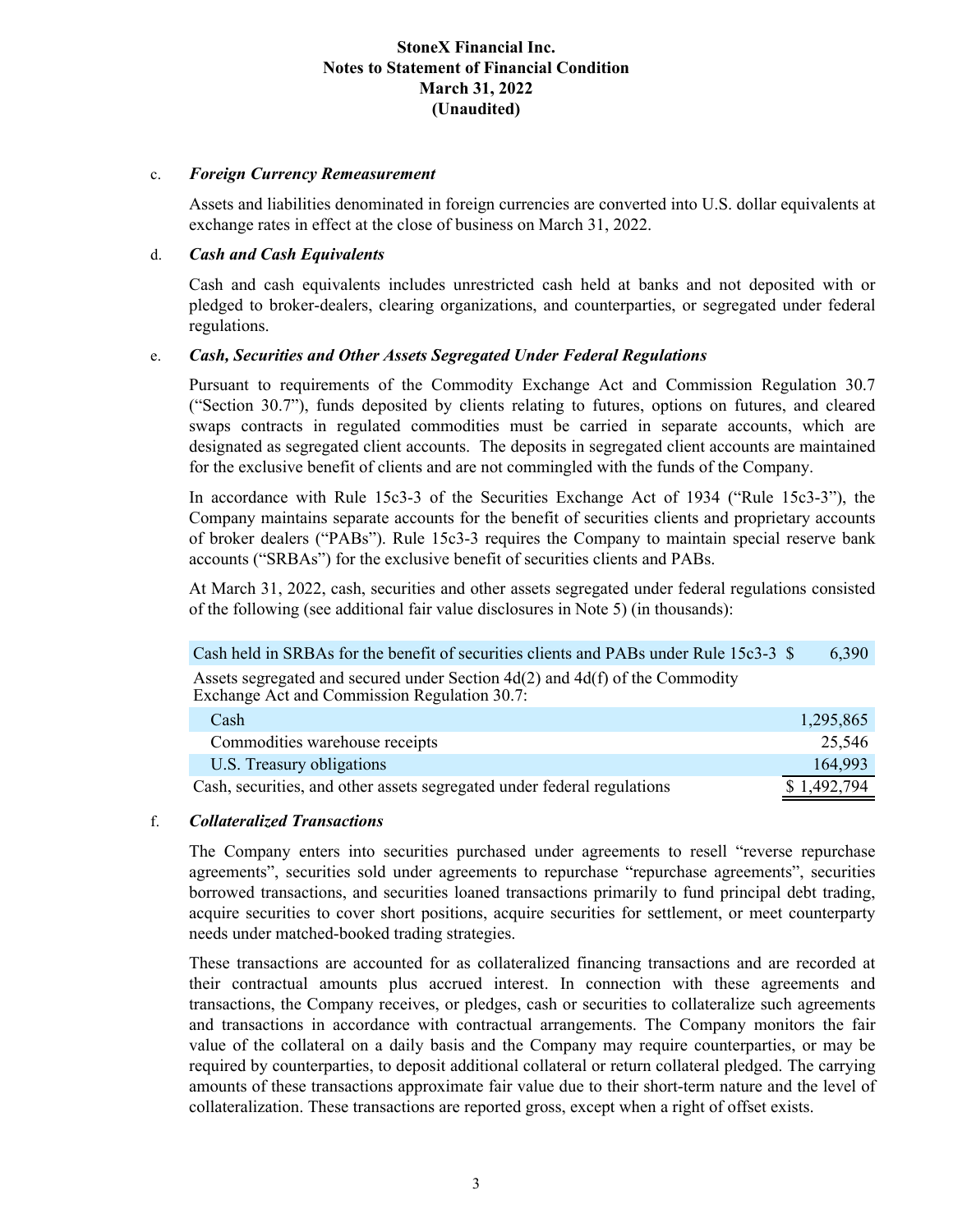### g. *Deposits with and Receivables from and Payables to Broker-Dealers, Clearing Organizations and Counterparties, Net*

Deposits with clearing organizations pertain primarily to deposits made to satisfy clearing organization margin requirements on client and proprietary open futures and options on futures positions, as well as to satisfy the requirements set by clearing exchanges for clearing membership.

In addition to margin, deposits with clearing organizations include guaranty deposits, which are held by clearing organizations for use in potential default situations by one or more members of the clearing organizations. The guaranty deposits may be applied to the Company's obligations to the clearing organization or to the clearing organization's obligations to unrelated parties.

Deposits with clearing organizations also include securities deposited with, or pledged to, clearing organizations. These securities are primarily U.S. Treasury obligations that were either pledged to the Company by its clients or represent investments of client funds. These securities are carried at fair value with any change in fair value reflected in payables to clients for those pledged by clients.

Receivables from clearing organizations include amounts due from or due to clearing organizations for daily variation settlements on open futures, options on futures, and cleared swaps positions. The variation settlements due from or due to clearing organizations are settled in cash on the following business day. Variation settlements equal the daily settlement of futures and cleared swaps contracts and premiums on options on futures contracts.

Receivables from clearing organizations also include the unrealized gains and losses associated with clients' options on futures contracts. For client owned derivative contracts, the fair value is offset against the payable to or receivable from clients.

The Company maintains client omnibus and proprietary accounts with other clearing organizations, and the equity balances in those accounts along with any margin cash or securities deposited with the clearing organizations are included in deposits with and receivables from broker-dealers, clearing organizations and counterparties.

Deposits with clearing organizations also include cash on deposit with the Depository Trust and Clearing Corporation and its subsidiaries, the Options Clearing Corporation, Pershing, and Broadcort, as an ongoing condition of the respective securities clearing relationships.

Receivables from broker-dealers and counterparties also include amounts receivable for securities sold but not yet delivered by the Company on settlement date ("fails-to-deliver") and net receivables arising from unsettled proprietary trades.

Payables to broker-dealers and counterparties primarily include amounts payable for securities purchased but not yet received by the Company on settlement date ("fails-to-receive") and net payables arising from unsettled proprietary trades.

Management has considered accounting guidance for assets pledged by clients to satisfy margin requirements. Based upon the terms and conditions of client agreements, management believes that a legal basis exists to support that the client surrenders control over those assets given that the following three conditions are met: (a) the transferred assets have been isolated from the transferor put presumptively beyond the reach of the transferor and its creditors, even in bankruptcy or other receivership, (b) each transferee has the right to pledge or exchange the assets (or beneficial interests) it received, and no condition both constrains the transferee (or holder) from taking advantage of its right to pledge or exchange and provides more than a trivial benefit to the transferor and (c) the transferor does not maintain effective control over the transferred assets through either (1) an agreement that both entitles and obligates the transferor to repurchase or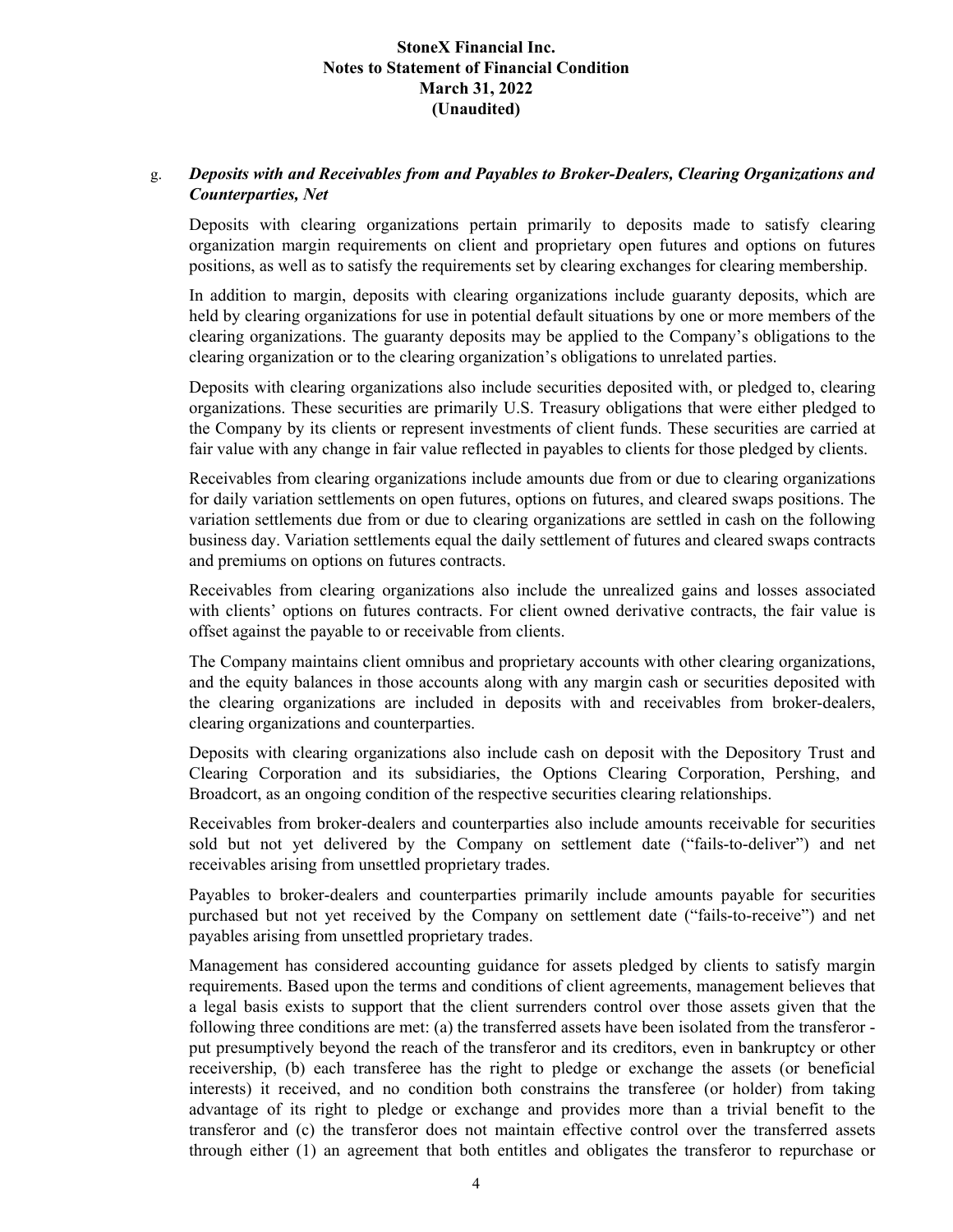redeem them before their maturity or (2) the ability to unilaterally cause the holder to return specific assets. Under this guidance, the Company reflects client collateral assets and corresponding liabilities in the statement of financial condition, as the rights to those securities have been transferred to the Company under the terms of the agreements with the client.

Deposits with and receivables from and payables to broker-dealers, clearing organizations and counterparties are reported gross, except where a right of setoff exists.

The Company has an allowance for doubtful accounts of \$2,971,266 as of March 31, 2022 included in deposits with and receivables from broker-dealers, clearing organizations and counterparties, net.

At March 31, 2022, deposits with and receivables from and payables to broker-dealers, clearing organizations and counterparties consisted of the following (see additional fair value disclosures in Note 5) (in thousands):

| Deposits and receivables:                                                                             |                 |
|-------------------------------------------------------------------------------------------------------|-----------------|
| Cash margin, including accrued interest, on deposit with clearing organizations                       | \$<br>3,877,261 |
| Securities pledged to clearing organizations                                                          | 814,388         |
| Exchange settlements due from clearing organizations                                                  | 360,991         |
| Clearing organization guaranty deposits                                                               | 104,066         |
| Net option values due to clearing organizations and other counterparties                              | (197, 626)      |
| Cash margin on deposit with registered FCMs and amounts held by members of<br>foreign boards of trade | 89,995          |
| Cash margin on deposit with securities clearing firms and organizations                               | 141,447         |
| Receivables from securities introducing broker-dealers, net                                           | 124,015         |
| Securities failed-to-deliver                                                                          | 142,343         |
| Securities clearing firm deposits                                                                     | 1,512           |
| Other                                                                                                 | 1,071           |
|                                                                                                       | 5,459,463       |
| Payables:                                                                                             |                 |
| Broker-dealers, and clearing organizations and counterparties on unsettled trades \$                  | 174,653         |
| Securities failed-to-receive                                                                          | 142,125         |
| Other                                                                                                 | 1,235           |
|                                                                                                       | \$<br>318,013   |

#### h. *Receivables from and Payables to clients*

Receivables from clients, net includes the total of net deficits in individual exchange-traded futures and option on futures, as well as exchange-cleared swaps trading accounts carried by the Company and amounts due from other services provided to the Company's clients. Client deficits arise from realized and unrealized trading losses on futures, options on futures, cleared swaps, and amounts due on cash and margin transactions. Client deficit accounts are reported gross of client accounts that contain net credit or positive balances, except where a right of setoff exists. Net deficits in individual trading accounts include both secured and unsecured deficit balances due from clients as of the statement of financial condition date. There are no exchange-traded futures and options on futures secured deficits secured by U.S. Treasury securities as of March 31, 2022. Exchange-traded futures and options on futures secured deficit amounts of \$617,987 are secured by commodity warehouse receipts as of March 31, 2022. These commodity warehouse receipts are not netted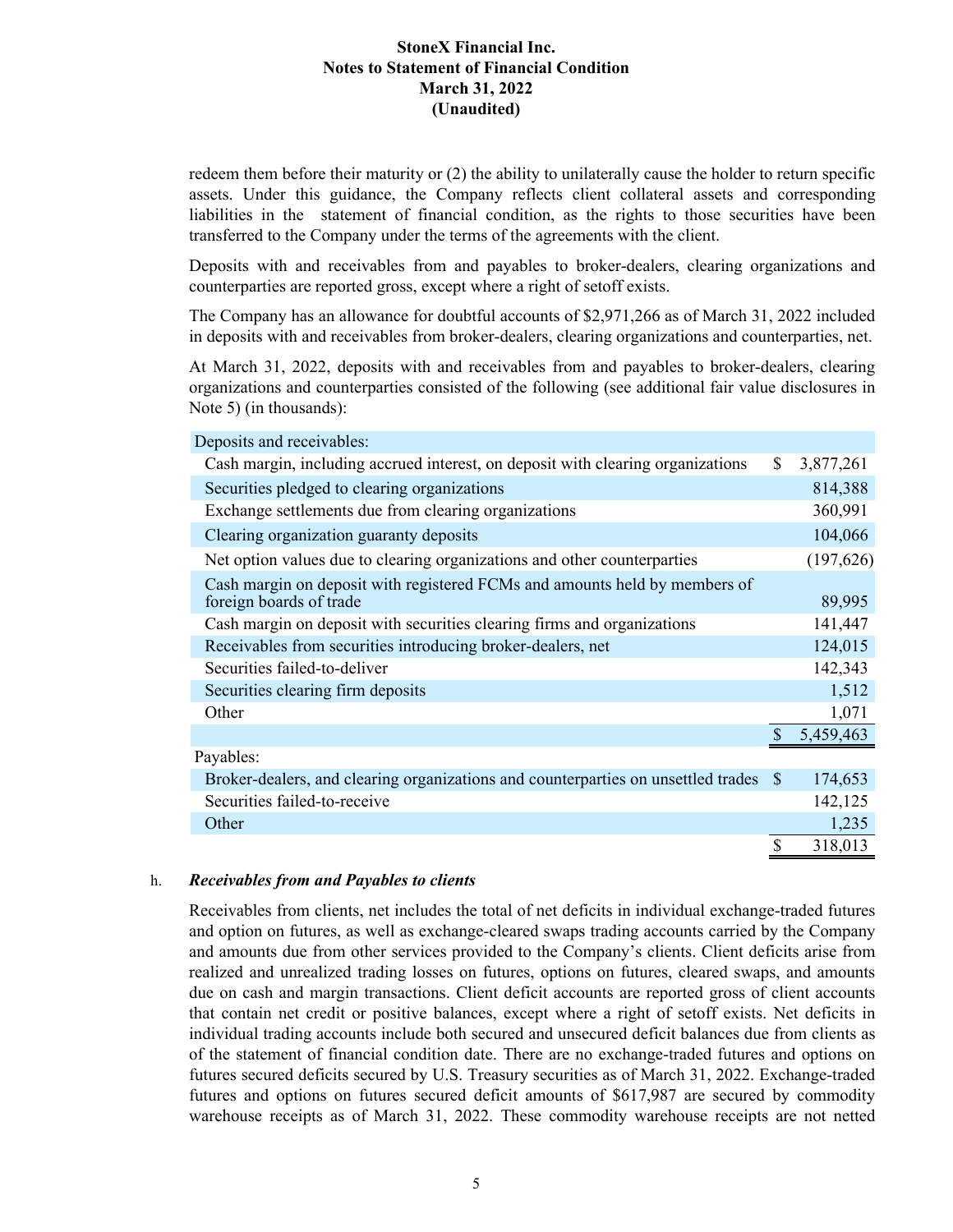against the secured deficit amounts, as the conditions for right of setoff have not been met. See note 11 for additional discussion of client deficit accounts originating in November 2018.

Receivables from clients, net include amounts receivable from non-broker-dealer clients for failsto-deliver. They also include the net amounts receivable from securities clients in connection with the settlement of securities transactions and margin loans to clients. It is the Company's policy to report margin loans and payables that arise due to positive cash flows in the same client's accounts on a net basis when the conditions for netting as specified in U.S. GAAP are met. Clients' securities transactions cleared by the Company are recorded on a settlement date.

When the Company provides clearing and execution services to clients, the securities owned by clients, including those that collateralize margin loans or other similar transactions, are not reflected on the statement of financial condition, as the Company does not have title to those assets. In the event of uncompleted transactions on settlement date, the Company records corresponding receivables and payables, respectively. The carrying values of the receivables and payables approximates fair value due to their short-term nature. These client receivables are generally secured by the securities that have been cleared on the clients' behalf and pledged to the Company as collateral.

The future collectability of receivables from clients can be impacted by the Company's collection efforts, the financial stability of its clients, and the general economic climate in which it operates. The Company evaluates accounts that it believes may become uncollectible in accordance with requirements under Accounting Standards Update ("ASU") No. 2016-13, "Measurement of Credit Losses on Financial Instruments", by reviewing daily margin deficit reports, the historical daily aging of the receivables, monitoring the amount and nature of pledged collateral, and by monitoring the financial strength of its clients. The Company may unilaterally close client trading positions in certain circumstances. In addition, to evaluate client margining and collateral requirements, client positions are stress tested regularly and monitored for concentration levels, both in the size of the counterparty and type of transactions executed, relative to the overall market size and Companydefined risk limits. Furthermore, in certain instances, the Company has the ability to charge introducing broker-dealers for the clients' uncollectible trading accounts. The Company has an allowance for doubtful accounts of \$14,424,348 as of March 31, 2022 included in receivables from clients, net.

The Company generally charges off an outstanding receivable balance when all economically sensible means of recovery have been exhausted. That determination considers information such as significant changes in the client's financial position and trading positions such that the client can no longer pay the obligation, or that the proceeds from collateral will not be sufficient to pay the receivable balance.

Payables to clients represent the total of client accounts with credit or positive balances. Client accounts are primarily used in connection with securities and commodity derivative transactions. They include gains and losses on open commodity trades, as well as securities and other deposits made as required by the Company. Client accounts with credit or positive balances are reported gross of client deficit accounts, except where a right of setoff exists.

For regulatory purposes, certain clients, which would include persons who are affiliated with the Company or are principals, such as an officer or director, and any person who is materially involved in the management of the Company, are identified as nonclients. In a liquidation event, amounts owed to nonclients are paid in the same priority as amounts owed to general creditors of the Company. These accounts are also referred to as proprietary accounts. As of March 31, 2022,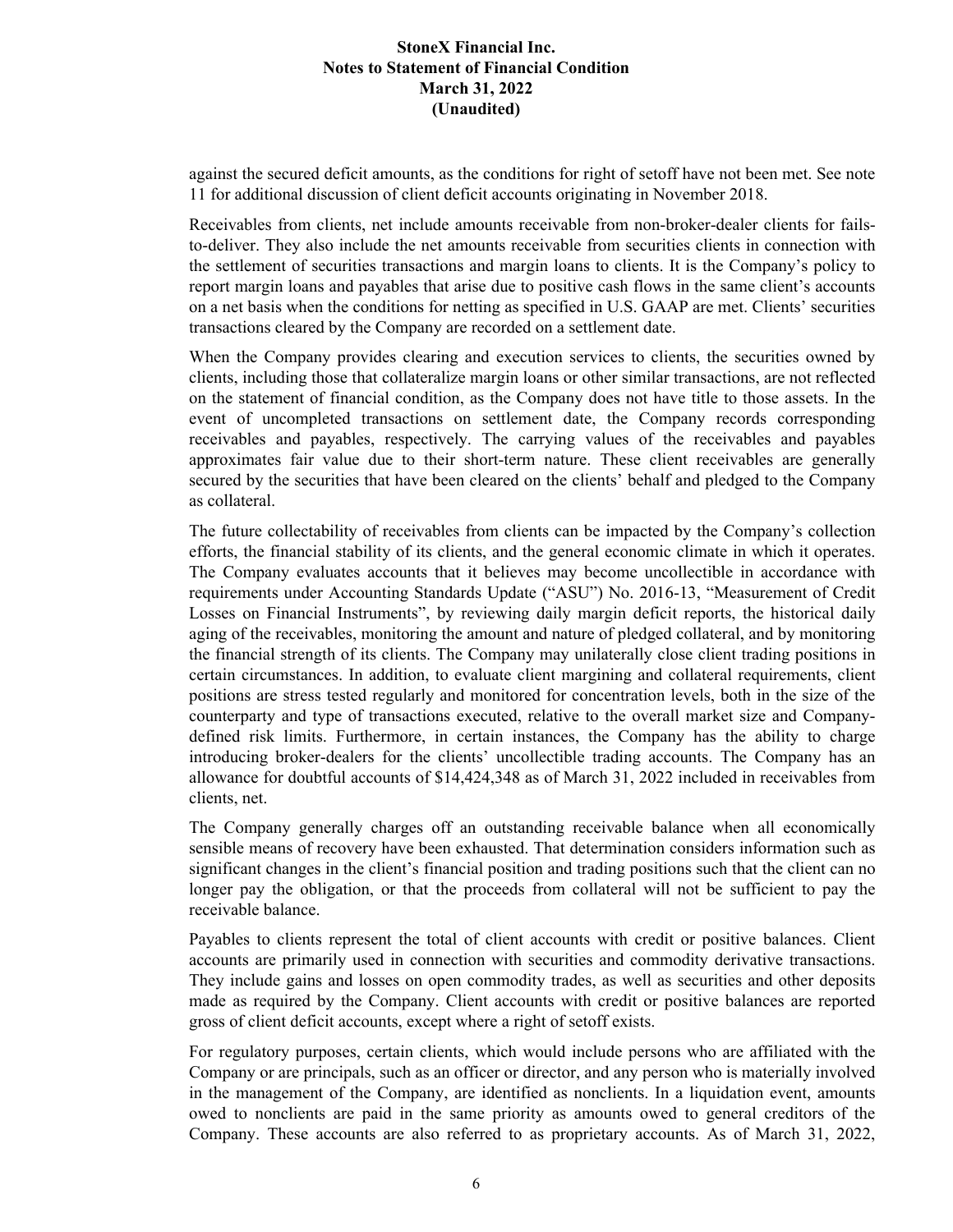receivables from clients, net and payables to clients included amounts from nonclients, as defined above, of \$1,579,425 and \$355,666,974, respectively.

#### i. *Securities Owned and Sold, Not Yet Purchased, at fair value*

Securities owned and sold, not yet purchased, at fair value consists of proprietary financial instruments recorded on a trade date basis that are carried at fair value. For further information regarding the types of securities owned and sold, not yet purchased, as well as the related determination of fair value refer to Note 5.

#### j. *Derivative Financial Instruments*

The Company acts as a clearing and execution provider of derivative instruments, primarily futures and options on futures contracts. The Company accounts for derivative instruments as either assets or liabilities at fair value in the statement of financial condition. Net option values arising from the unrealized trading gains and losses of clients' options on futures trading accounts are recorded at fair value within deposits with and receivables from broker-dealers, clearing organizations, and counterparties, net with a corresponding entry to receivables from or payables to clients. The Company also executes TBA securities, on a principal basis, primarily to manage risk exposures in its fixed income trading inventory. A TBA security is a forward derivative contract for the purchase or sale of mortgage-backed securities at a predetermined price, face amount, issuer, and coupon and stated maturity on an agreed-upon future date, but the particular securities to be delivered are not yet identified until shortly before the settlement. These derivative instruments are measured at fair value on a recurring basis. The Company does not elect hedge accounting for any derivative instruments.

Under the Company's accounting policy, open contracts with the same client or counterparty are netted at the account level, in accordance with netting arrangements in place with each party, as applicable, and similarly rights to reclaim cash collateral or obligations to return cash collateral are netted against fair value amounts recognized for derivative instruments with the same client in accordance with the master netting arrangements in place with each client.

### k. *Exchange and Clearing Organization Memberships, at Cost*

The Company holds certain exchange and clearing organization memberships that provide the Company the right to process trades directly with various exchanges and clearing organization.

Exchange and clearing organization memberships that represent (a) both an ownership interest and the right to conduct business in the respective venues and are held for operating purposes, or (b) an ownership interest, which must be held by the Company to conduct business in the respective venues are accounted for as an ownership interest at cost with appropriate consideration for otherthan-temporary impairment. The cost and fair value for exchange and clearing organization memberships that represent an ownership interest and are required in order to conduct business in the respective venues were \$2,060,285 and \$5,414,515, respectively, at March 31, 2022. Fair value was determined using quoted market prices and recent transactions.

Alternatively, exchange memberships, or seats, that only represent the right to conduct business on an exchange, but not an ownership interest in the exchange, are accounted for as intangible assets at cost with potential impairment determined under Accounting Standards Codification ("ASC") 350, Intangibles - Goodwill and Other*.* The cost of exchange memberships required in order to conduct business on the exchange, but that do not represent an ownership interest in the respective exchanges, was \$4,963,500 as of March 31, 2022.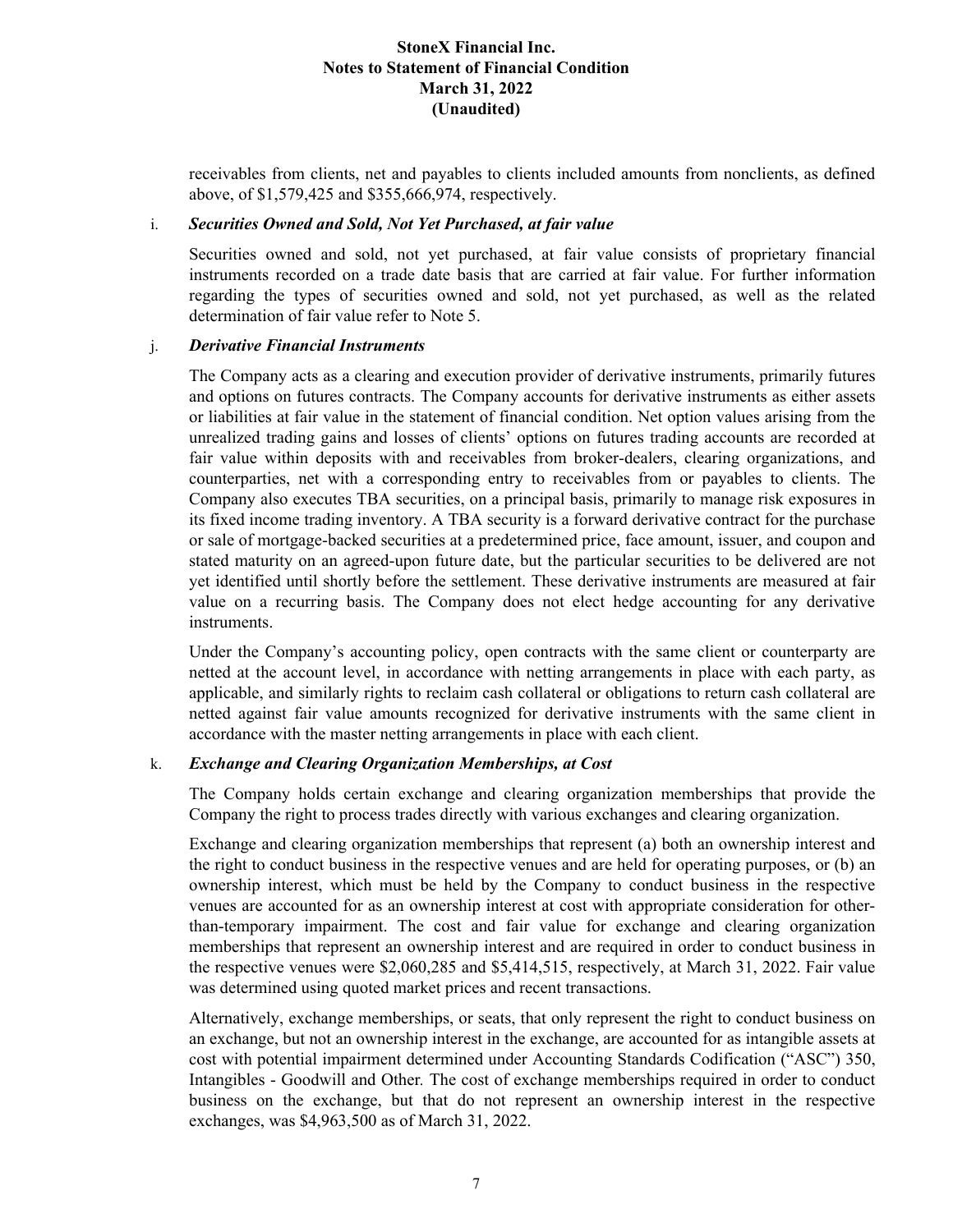As of March 31, 2022, there were no indicators that exchange and clearing organization memberships were impaired.

### l. *Property and Equipment, net*

Property and equipment, net is stated at cost, less accumulated depreciation and amortization. Expenditures for maintenance, repairs, and minor replacements are not capitalized. Expenditures that increase the value or productive capacity of assets are capitalized. When property and equipment is retired, sold, or otherwise disposed of, the asset's carrying amount and related accumulated depreciation and amortization are removed from the accounts.

Depreciation is computed using the straight-line method over the estimated useful lives of the assets. Property and equipment is depreciated over three to ten years. Amortization of leasehold improvements is computed using the straight-line method over the shorter of the remaining lease term or the estimated useful life of the improvement.

The Company accounts for costs incurred to develop its trading platforms and related software in accordance with ASC 350-40, Internal-Use Software, which requires that such technology be capitalized in the application development stages.

### m. *Goodwill and Intangible Assets, net*

Goodwill is the cost of acquired companies in excess of the fair value of identifiable net assets at acquisition date. Goodwill is tested for impairment at least on an annual basis, at fiscal year-end, or whenever impairment indicators are present. The Company's impairment evaluation for the year ended September 30, 2021 indicated that none of the Company's goodwill was at risk of impairment. Since that time, no impairment indicators have arisen.

Identifiable intangible assets subject to amortization are amortized using the straight-line method over their estimated period of benefit, ranging from two to twenty years. Identifiable intangible assets are tested for impairment whenever events or changes in circumstances suggest the carrying value of an asset or asset group may not be fully recoverable. Residual value is presumed to be zero for all identifiable intangible assets.

### n. *Other Assets*

Other assets primarily include prepaid assets, dividend and accrued interest receivable, and notes receivable from introducing broker dealers. Prepaid assets primarily consist of advance payments made for services.

### o. *Income Taxes*

The Company is included in the consolidated federal and state income tax returns of its Parent. Income taxes are allocated to the Company using the pro-rata method. Tax accounts are settled periodically with the Parent.

Deferred tax assets and liabilities are recognized for the future tax consequences attributable to differences between the financial statement carrying amounts of existing assets and liabilities and their respective tax bases. Deferred tax assets and liabilities are measured using enacted tax rates expected to apply to taxable income in the years in which those temporary differences are expected to be recovered or settled. The effect on deferred tax assets and liabilities of a change in tax rates is recognized in income in the period that includes the enactment date. Valuation allowances are established when necessary to reduce deferred tax assets to an amount that, in the opinion of management, is more likely than not to be realized.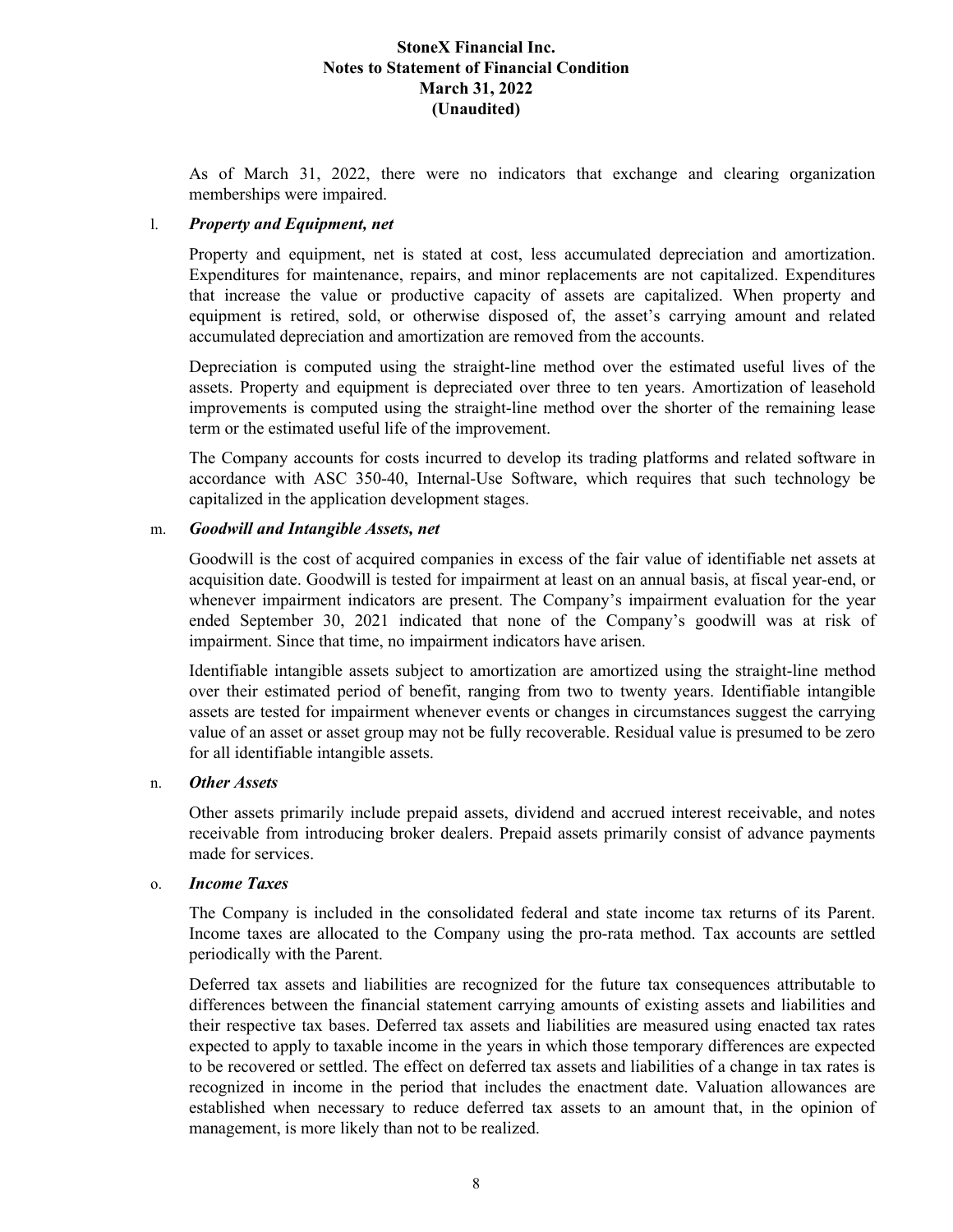The Company did not have any uncertain tax positions as of March 31, 2022. No amounts have been accrued for the payment of interest and penalties as of and during the year ended March 31, 2022.

#### *p. Accounting Standards Adopted*

In December 2019, the Financial Accounting Standards Board ("FASB") issued Accounting Standards Update ("ASU") 2019-12, Income Taxes (Topic 740): Simplifying the Accounting for Income Taxes. This ASU removed certain exceptions for recognizing deferred taxes for investments, performing intraperiod allocation and calculating income taxes in interim periods. The ASU also adds guidance to reduce complexity in certain areas, including recognizing deferred taxes for tax goodwill and allocating taxes to members of a consolidated group. The Company adopted this standard as of October 1, 2021 on either a prospective basis or through a modified retrospective approach, as required by the standard. There was no cumulative effect adjustment recorded to retained earnings. The effects of this standard on the Company's statement of financial condition are not material.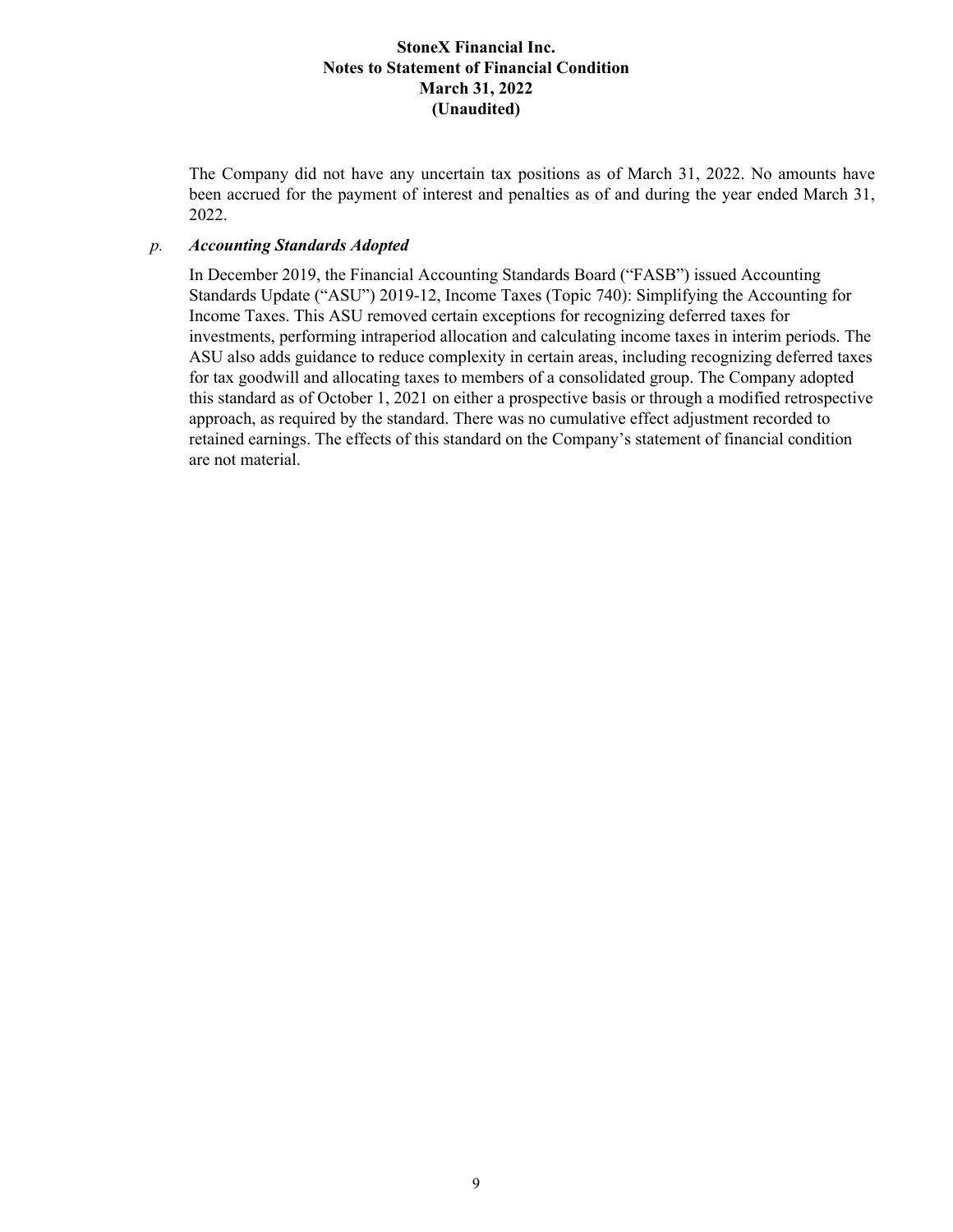#### **Note 2 - Net Capital Requirements**

The Company is a broker-dealer subject to the SEC Uniform Net Capital Rule 15c3-1, which requires maintaining minimum net capital. The Company is a registered FCM and also subject to the net capital requirements of the CFTC Regulation 1.17. Under the more restrictive of these rules, the Company is required to maintain "adjusted net capital", equivalent to the greater of \$1,500,000 or 8 percent of customer and noncustomer maintenance margin requirements on all positions, as these terms are defined.

The Company, as a securities clearing broker, may only include assets in proprietary accounts as allowable assets in its net capital computation when the introducing broker and the Company have executed proprietary accounts of brokers ("PAB") agreements.

Adjusted net capital and the related net capital requirement may fluctuate on a daily basis. Net capital requirements prohibit paying dividends to the Parent, when such payment would reduce the Company's net capital below required levels. In certain circumstances, dividend payments to the Parent may require regulatory notification or authorization prior to payment.

The Company's adjusted net capital and minimum net capital requirement as of March 31, 2022 were as follows (in thousands):

| Net capital                     | 357,605 |
|---------------------------------|---------|
| Minimum net capital requirement | 256.851 |
| Excess net capital              | 100,754 |

#### **Note 3 - Segregated and Secured Requirements**

Pursuant to requirements of the Commodity Exchange Act and Commission Regulation 30.7, funds deposited by clients of the Company relating to futures, options on futures, and cleared swaps in regulated commodities must be carried in separate accounts maintained for the exclusive benefit of clients. Certain amounts in the accompanying table reflect reclassifications and eliminations required for regulatory filing and, as a result, may differ from those presented in the statement of financial condition.

Funds deposited by clients and other assets, which have been segregated, pursuant to Commodity Exchange Act 4d(2), as belonging to the exchanged traded futures and options on futures commodity clients as of March 31, 2022 are as follows (in thousands):

| Cash, at banks - segregated                                           | \$<br>1,171,936 |
|-----------------------------------------------------------------------|-----------------|
| Securities representing investments of clients' funds, at banks       | 164,993         |
| Deposits with and receivables from:                                   |                 |
| Exchange-clearing organizations, including derivatives and securities | 4,493,253       |
| Commodities warehouse receipts                                        | 25,546          |
| Total amount in segregation                                           | 5,855,728       |
| Amount required to be segregated                                      | 5,786,651       |
| Excess funds in segregation                                           | 69,077          |
| Management target amount for excess funds in segregation              | 50,000          |
| Excess funds in segregation over management target                    | 19.077          |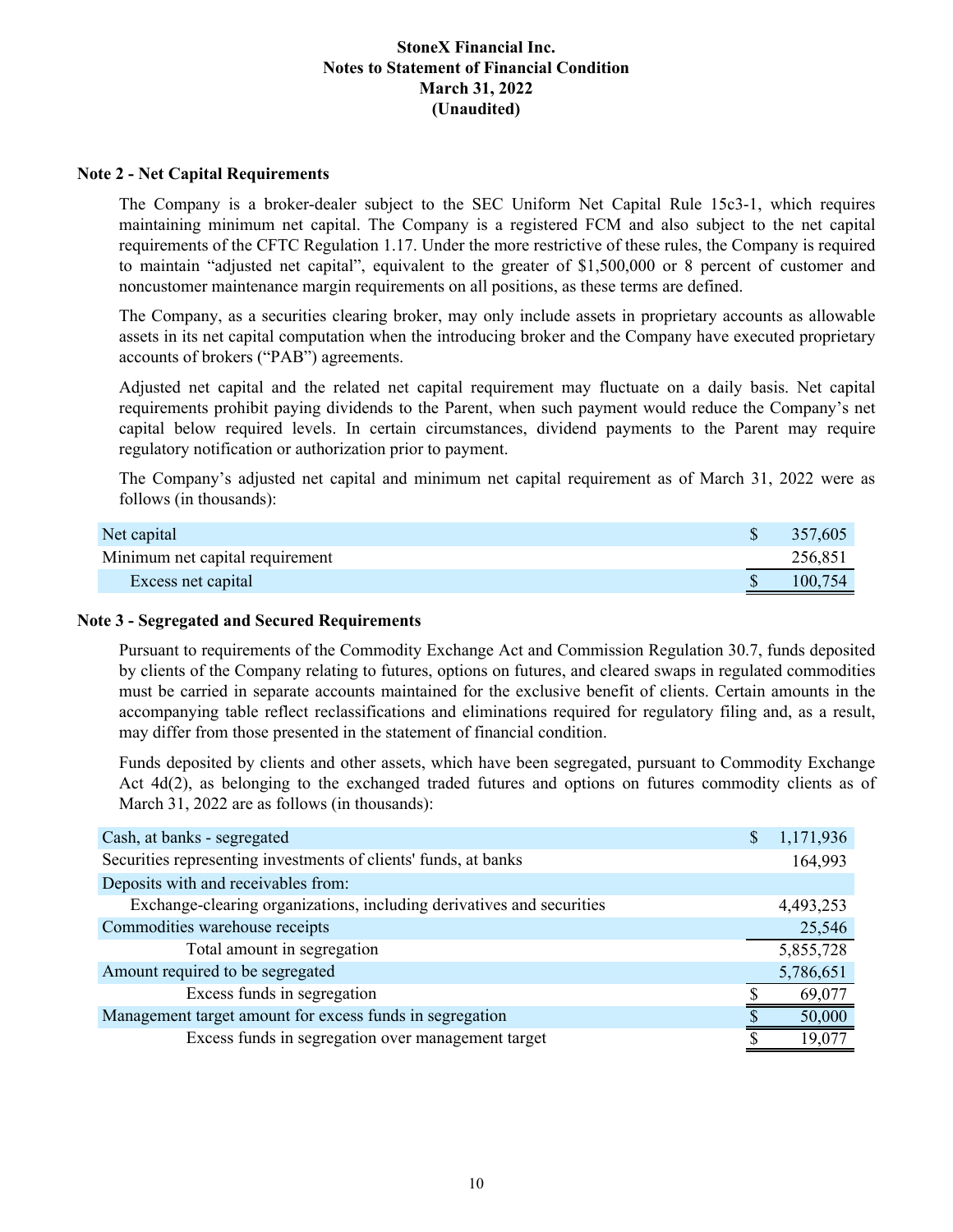Funds deposited by clients and other assets, which are held in separate accounts, pursuant to Commission Regulation 30.7, for clients trading foreign futures and foreign options on futures on foreign commodity exchanges or boards of trade, as of March 31, 2022 are as follows (in thousands):

| Cash, at banks - secured                                                                 | S | 123,497 |
|------------------------------------------------------------------------------------------|---|---------|
| Cash deposited with registered futures commission merchants                              |   | 15,832  |
| Amounts held by clearing organizations of foreign boards of trade, including derivatives |   | 2,402   |
| Amounts held by members of foreign boards of trade, including derivatives                |   | 52,799  |
| Total amount in secured funds                                                            |   | 194,530 |
| Amount required to be set aside in separate Section 30.7 accounts                        |   | 181,831 |
| Excess set aside for secured amount                                                      |   | 12,699  |
| Management target amount for excess funds in separate Section 30.7 accounts              |   | 6,000   |
| Excess funds in separate Section 30.7 accounts over management target                    |   | 6,699   |

Funds deposited by clients and other assets, which have been segregated, pursuant to Commodity Exchange Act 4d(f), as belonging to the cleared swap commodity clients as of March 31, 2022 are as follows (in thousands):

| Cash, at banks - sequestered                             | 432 |
|----------------------------------------------------------|-----|
| Deposits with and receivables from:                      |     |
| Exchange-clearing organizations                          | 190 |
| Total amount in cleared swaps segregation                | 622 |
| Amount required to be segregated                         |     |
| Excess funds in segregation                              | 622 |
| Management target amount for excess funds in segregation | 250 |
| Excess funds in segregation over management target       | 372 |

### **Note 4 - Customer and Proprietary Accounts of Broker Dealers Reserve Requirements**

The Company, in its capacity as a securities clearing broker-dealer, clears transactions for clients and certain PABs. The Company prepared reserve computations for the client accounts and PAB accounts, in accordance with the customer reserve computation guidelines set forth in Rule 15c3-3.

Based upon these computations, excess of total debits over total credits was \$4,127,000 as of March 31, 2022. The Company held less than \$1,000 in customer SRBAs as of March 31, 2022 and made additional deposits of \$873,000 on April 4, 2022 to meet the customer segregation and segregated deposit timing requirements of Rule 15c3-3.

The excess of total PAB credits over total PAB debits was \$6,137,000 as of March 31, 2022. In the computation, the Company was able to consider the excess debits in the customer reserve formula computation discussed above, resulting in a PAB reserve requirement of \$2,010,000 as of March 31, 2022. The Company held \$6,389,000 in PAB SRBAs as of March 31, 2022, and made additional deposits of \$749,000 on April 4, 2022 to meet the PAB segregation and segregated deposit timing requirements of Rule 15c3-3.

### **Note 5 - Fair Value of Financial and Nonfinancial Assets and Liabilities**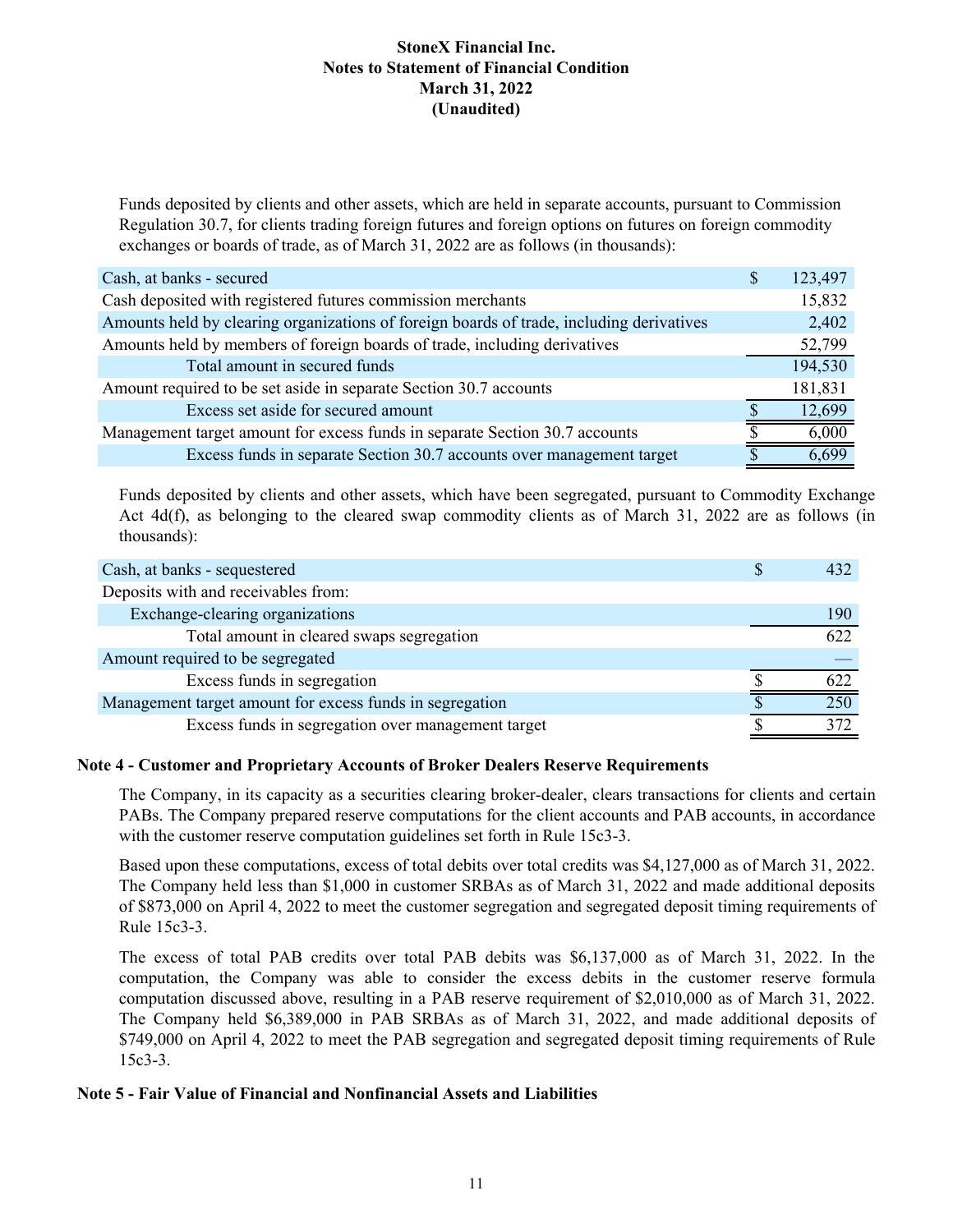Fair value is defined by U.S. GAAP as the exchange price that would be received for an asset or paid to transfer a liability (an exit price) in the principal or most advantageous market for the asset or liability in an orderly transaction between willing market participants on the measurement date.

Fair value is a market-based measure considered from the perspective of a market participant rather than an entity-specific measure. Therefore, even when market assumptions are not readily available, the Company is required to develop a set of assumptions that reflect those that market participants would use in pricing an asset or liability at the measurement date. The Company uses prices and inputs that are current as of the measurement date, including periods of market dislocation. In periods of market dislocation, the observability of prices and inputs may be reduced for many securities. This condition could cause a security to be reclassified to a lower level within the fair value hierarchy.

The Company has designed independent price verification controls and periodically performs such controls, including at the report date, to ensure the reasonableness of such values.

In accordance with FASB ASC 820, Fair Value Measurement, the Company groups its assets and liabilities measured at fair value in three levels based on the markets in which the assets and liabilities are traded and the reliability of the assumptions used to determine fair value. These levels are:

Level 1 - Valuation is based upon unadjusted quoted prices in active markets that are accessible at the measurement date for identical, unrestricted assets or liabilities. Level 1 measurements include assets and liabilities whose fair values are estimated using quoted market prices.

Level 2 - Valuation is based upon quoted prices for identical or similar assets or liabilities in markets that are less active, that is, markets in which there are few transactions for the asset or liability that are observable for substantially the full term. Level 2 measurements include assets and liabilities for which fair values are estimated using models or other valuation methodologies. These models are primarily industry-standard models that consider various observable inputs, including time value, yield curve, volatility factors, observable current market and contractual prices for the underlying financial instruments, as well as other relevant economic measures.

Level 3 - Valuation is based on prices or valuation techniques that require an input that is both significant to the fair value measurement and unobservable (i.e., supported by little or no market activity). Level 3 measurements include assets and liabilities whose fair value is estimated based on internally developed models or methodologies utilizing significant inputs that are not readily observable from objective sources.

As of March 31, 2022, the Company did not have any Level 3 assets or liabilities.

The Company utilizes valuation techniques that maximize the use of observable inputs and minimize the use of unobservable inputs.

Financial assets and liabilities are classified in their entirety based on the lowest level of input that is significant to the fair value measurement. The hierarchy gives the highest priority to unadjusted quoted prices in active market for identical assets or liabilities (Level 1 measurements) and the lowest priority to unobservable inputs (Level 3 measurements). A market is active if there are sufficient transactions on an ongoing basis to provide current pricing information for the asset or liability, pricing information is released publicly, and price quotations do not vary substantially either over time or among market participants. Observable inputs reflect the assumptions market participants would use in pricing the asset or liability developed based on market data obtained from sources independent of the reporting entity.

The Company considers counterparty credit risk of all parties to outstanding derivative instruments that would be considered by a market participant in the transfer or settlement of such contracts (exit price). The Company has limited exposure to credit risk on derivative financial instruments as all exchange-traded or cleared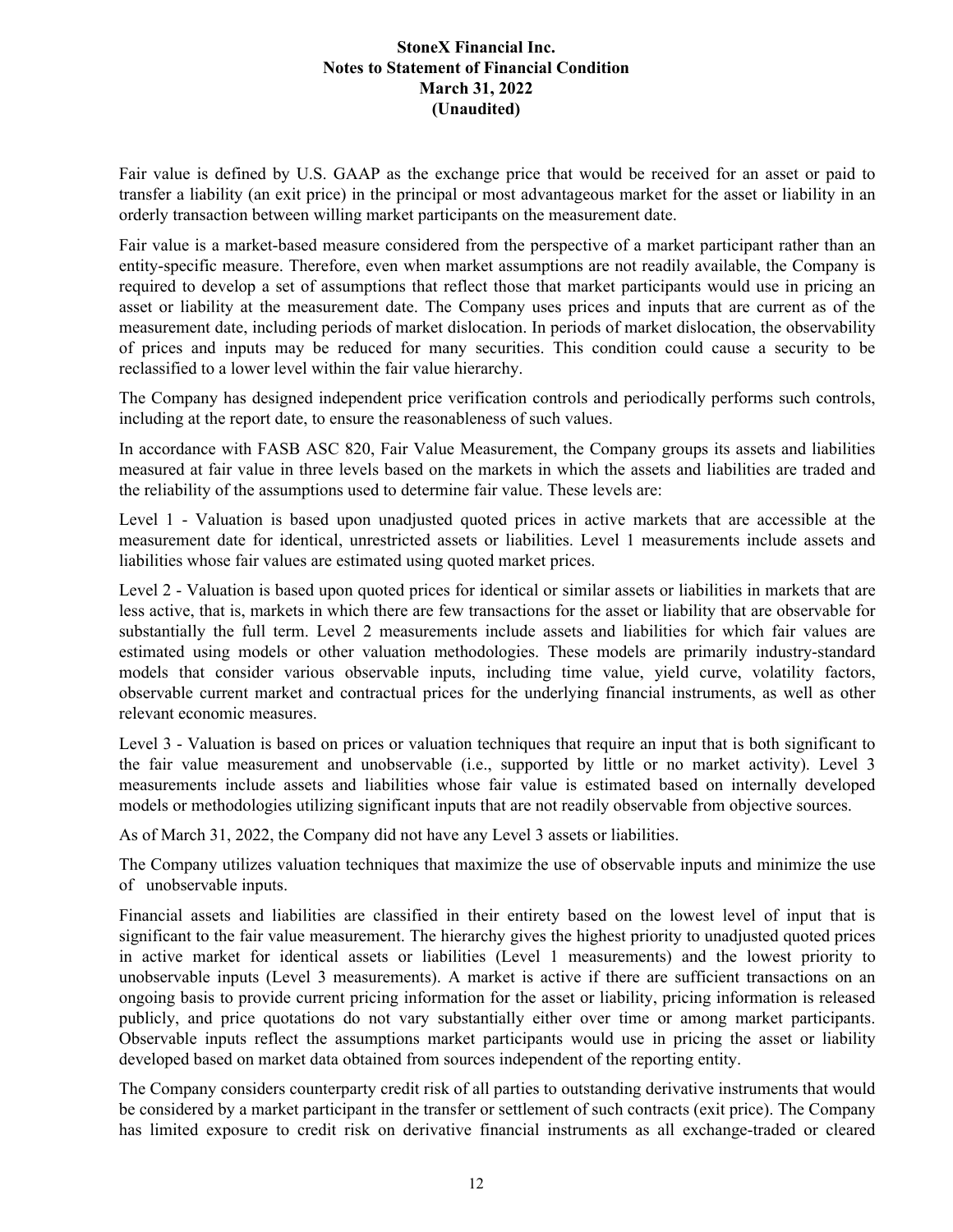contracts held can be settled on an active market with the credit guarantee from the respective clearing organization.

The following section describes the valuation methodologies used by the Company to measure classes of financial instruments at fair value and specifies the level within the fair value hierarchy where various financial instruments are generally classified.

The Company uses quoted prices in active markets, where available, and classifies such instruments within Level 1 of the fair value hierarchy. Examples include options on futures contracts traded on exchanges using quoted prices from exchanges in which the Company executes transactions for client and proprietary accounts, exchange-cleared swaps and options which are valued using exchange closing prices, U.S. Treasury obligations, and certain equity securities traded in active markets, which includes common, preferred, and foreign ordinary shares, American Depositary Receipts ("ADRs"), Global Depositary Receipts ("GDRs"), and exchange-traded funds ("ETFs"). The majority of common and preferred shares and ADRs represent equity securities of foreign entities denominated in U.S. dollars. Foreign ordinary shares and GDRs represent foreign equity securities denominated in foreign currency and translated into U.S. dollars.

The fair value of exchange common stock not required in order to conduct business on the exchange and commodities warehouse receipts are determined by quoted market prices, and the fair value of exchange memberships is determined by recent sale transactions. Exchange common stock, exchange memberships, and commodities warehouse receipts are classified as Level 1.

When instruments are traded in secondary markets and observable prices are not available for substantially the full term, the Company generally relies on internal valuation techniques or prices obtained from thirdparty pricing services, brokers, or a combination thereof, and accordingly, classified these instruments as Level 2. Examples include corporate and municipal bonds, U.S. government agency obligations, agencymortgage backed obligations, asset-backed obligations, and certain equity securities traded in less active markets, including certain common, preferred, and foreign ordinary shares, ADRs and GDRs.

Securities owned and sold are primarily valued using third-party pricing vendors. Third-party pricing vendors compile prices from various sources and often apply matrix pricing for similar securities when marketobservable transactions for the instruments are not observable for substantially the full term. The Company reviews the pricing methodologies used by the third-party pricing vendors in order to evaluate the fair value hierarchy classification of vendor-priced financial instruments and the accuracy of vendor pricing, which typically involves the comparison of primary vendor prices to internal trader prices and secondary vendor prices. When evaluating the propriety of vendor-priced financial instruments using secondary prices, considerations include the range and quality of vendor prices, level of observable transactions for identical and similar instruments, and judgments based upon knowledge of a particular market and asset class. If the primary vendor price does not represent fair value, justification for using a secondary price, including source data used to make the determination, is subject to review and approval by authorized personnel prior to using a secondary price. Securities owned and sold that are valued using third-party pricing sources are included within either Level 1 or Level 2 of the fair value hierarchy based upon the observability of the inputs used and the level of activity in the market.

The fair value estimates presented herein are based on pertinent information available to management as of March 31, 2022. Although management is not aware of any factors that would significantly affect the estimated fair value amounts, such amounts have not been comprehensively revalued for purposes of this financial statement since that date. Current estimates of fair value may differ significantly from the amounts presented herein.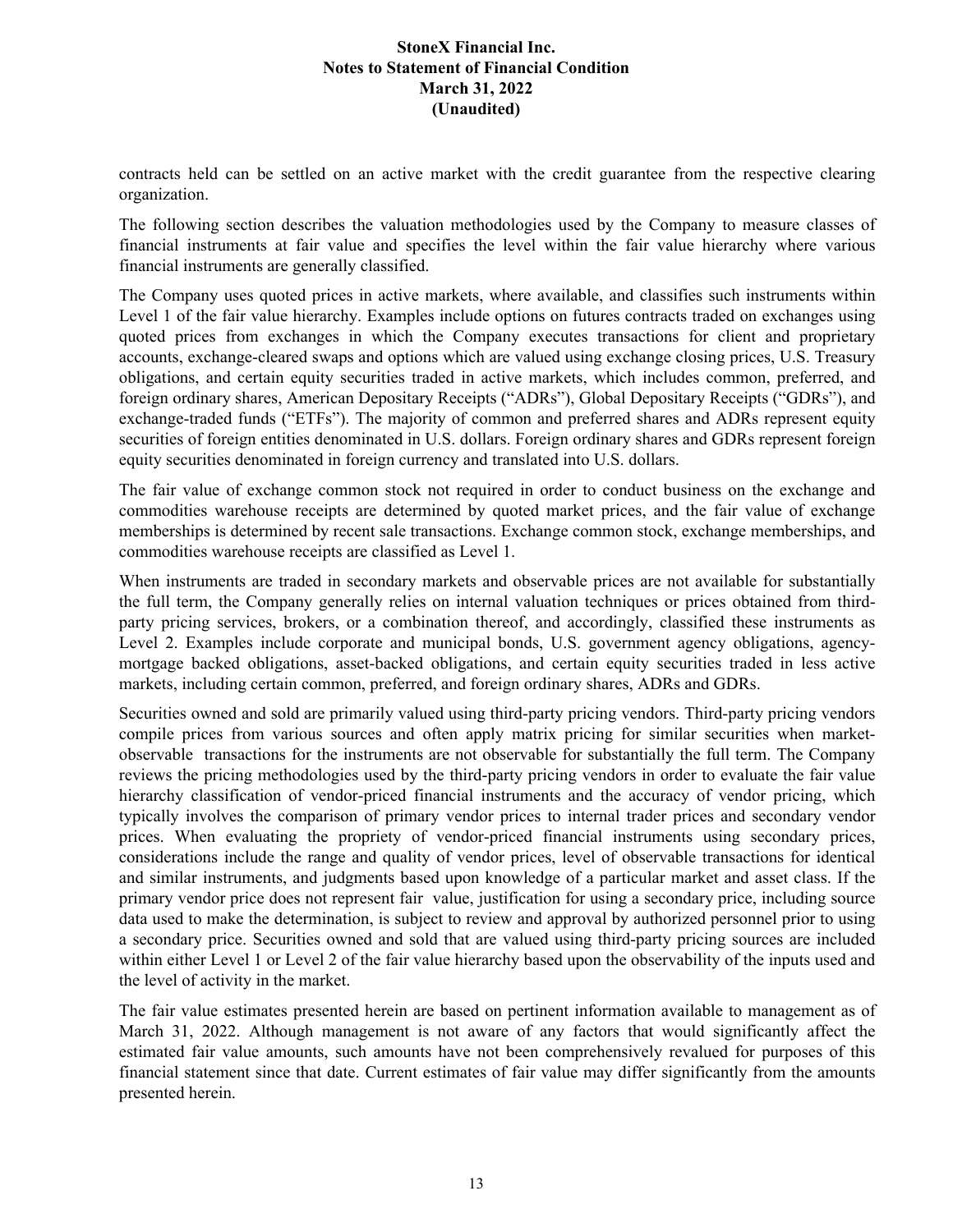The following table summarizes the Company's assets and liabilities recorded at fair value on a recurring basis as of March 31, 2022, by level within the fair value hierarchy (in thousands):

|                                                                                                         | March 31, 2022 |               |               |                                   |                            |  |  |
|---------------------------------------------------------------------------------------------------------|----------------|---------------|---------------|-----------------------------------|----------------------------|--|--|
|                                                                                                         | Level 1        | Level 2       | Level 3       | <b>Netting</b>                    | <b>Total</b>               |  |  |
| Assets:                                                                                                 |                |               |               |                                   |                            |  |  |
| Commodities warehouse receipts                                                                          | \$<br>25,546   | \$            | \$            | <sup>\$</sup>                     | \$<br>25,546               |  |  |
| Securities and other assets segregated<br>under federal regulations                                     | 25,546         |               |               |                                   | 25,546                     |  |  |
| <b>ETFs</b>                                                                                             | 164            |               |               |                                   | 164                        |  |  |
| U.S. Treasury obligations                                                                               | 814,224        |               |               |                                   | 814,224                    |  |  |
| Derivatives                                                                                             | 9,653,540      | 152,198       |               | (9,909,976)                       | (104, 238)                 |  |  |
| Deposits with and receivables from<br>broker-dealers, clearing organizations and<br>counterparties, net | 10,467,928     | 152,198       |               | (9,909,976)                       | 710,150                    |  |  |
| Equity securities                                                                                       | 1,016,564      | 219,407       |               |                                   | 1,235,971                  |  |  |
| Corporate and municipal bonds                                                                           |                | 120,305       |               |                                   | 120,305                    |  |  |
| Agency mortgage-backed obligations                                                                      |                | 1,989,278     |               |                                   | 1,989,278                  |  |  |
| Asset-backed obligations                                                                                |                | 41,350        |               |                                   | 41,350                     |  |  |
| U.S. Treasury obligations                                                                               | 143,842        |               |               |                                   | 143,842                    |  |  |
| U.S. government agency obligations                                                                      |                | 342,104       |               |                                   | 342,104                    |  |  |
| Commodities warehouse receipts                                                                          | 26,850         |               |               |                                   | 26,850                     |  |  |
| Exchange firm common stock                                                                              | 14,280         |               |               |                                   | 14,280                     |  |  |
| Securities owned, at fair value                                                                         | 1,201,536      | 2,712,444     |               |                                   | 3,913,980                  |  |  |
| Total assets at fair value                                                                              | \$11,695,010   | \$2,864,642   | \$            | (9,909,976)                       | \$4,649,676                |  |  |
| <b>Liabilities:</b>                                                                                     |                |               |               |                                   |                            |  |  |
| Payables to clients - derivatives                                                                       | \$9,653,540    | \$            | $\mathcal{S}$ | (9,851,166)<br>S                  | $\mathcal{S}$<br>(197,626) |  |  |
| Derivatives                                                                                             |                | 120,255       |               | (57, 985)                         | 62,270                     |  |  |
| Payables to broker-dealers, clearing<br>organizations and counterparties                                |                | 120,255       |               | (57,985)                          | 62,270                     |  |  |
| Equity securities                                                                                       | 963,659        | 191,491       |               |                                   | 1,155,150                  |  |  |
| Corporate and municipal bonds                                                                           |                | 78,171        |               |                                   | 78,171                     |  |  |
| Agency mortgage-backed obligations                                                                      |                | 38,858        |               |                                   | 38,858                     |  |  |
| U.S. Treasury obligations                                                                               | 1,018,161      |               |               |                                   | 1,018,161                  |  |  |
| U.S. government agency obligations                                                                      |                | 3,558         |               |                                   | 3,558                      |  |  |
| Derivatives                                                                                             | 4,271          |               |               |                                   | 4,271                      |  |  |
| Securities sold, not yet purchased, at fair<br>value                                                    | 1,986,091      | 312,078       |               |                                   | 2,298,169                  |  |  |
| Total liabilities at fair value                                                                         | \$11,639,631   | \$<br>432,333 | \$            | $\mathbf{\hat{S}}$<br>(9,909,151) | \$2,162,813                |  |  |

#### **Note 6 - Financial Instruments with Off Statement of Financial Condition Risk**

The Company is a party to financial instruments in the normal course of its business of execution, settlement, and financing of client trading accounts in various securities and exchange-traded derivative instruments. These instruments are primarily the execution of orders for securities and commodity futures and options on futures contracts on behalf of its clients, which are transacted on a cash or margin basis. These activities may expose the Company to off-statement of financial condition risk in the event the client or other broker is unable to fulfill its contractual obligations and the Company has to purchase or sell the financial instrument underlying the contract at a loss. Margin transactions may expose the Company to significant credit risk in the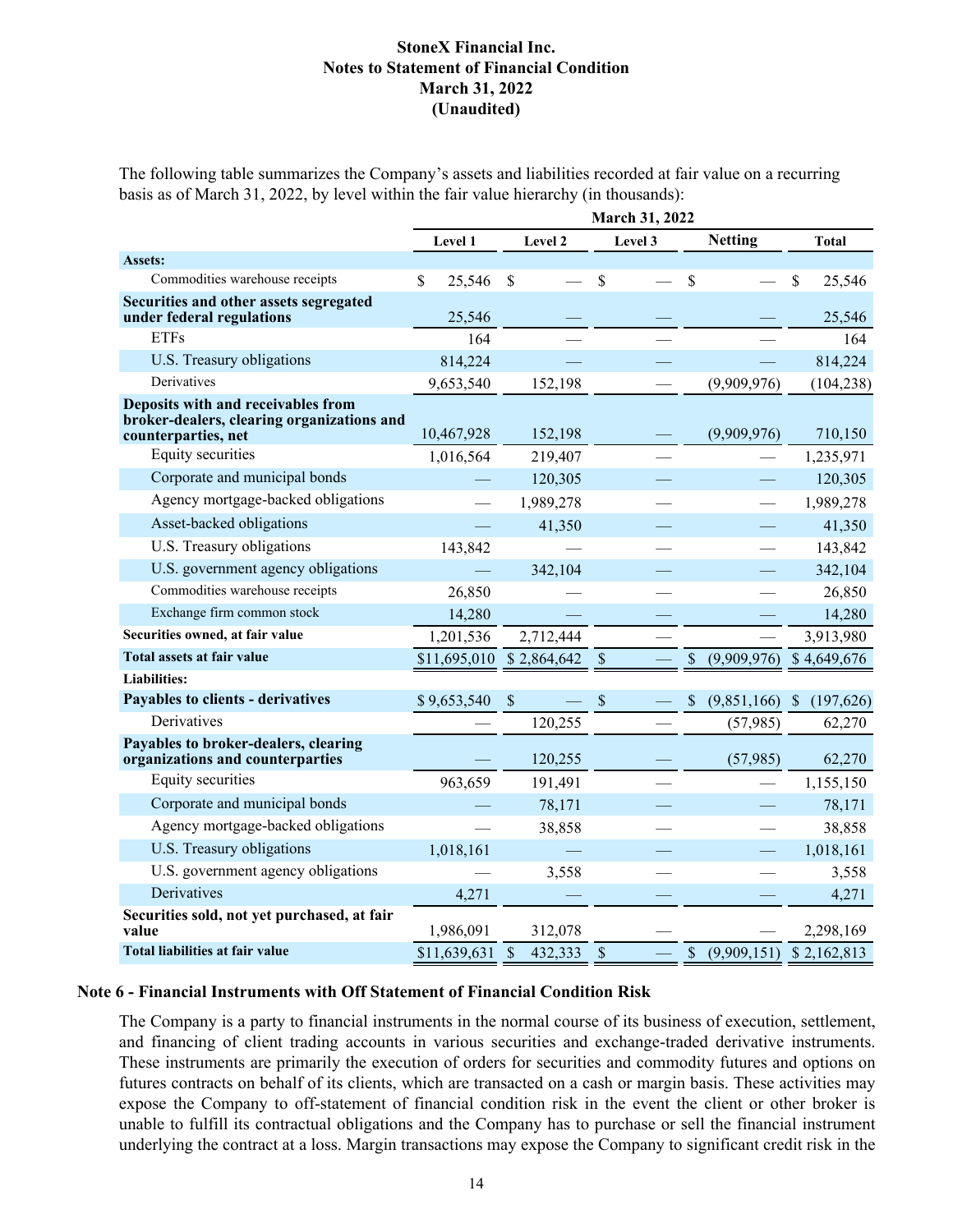event margin requirements are not sufficient to offset losses which clients may incur. The Company controls the risks associated with these transactions by requiring clients to maintain margin deposits in compliance with various regulatory requirements, individual exchange regulations, and internal guidelines. The Company monitors required margin levels daily and, therefore, may require clients to deposit additional collateral or reduce positions when necessary. The Company also establishes contract limits for clients, which are monitored daily. The Company evaluates each client's creditworthiness on a case-by-case basis. Clearing, financing, and settlement activities may require the Company to maintain funds with or pledge securities as collateral with other financial institutions. Generally, these exposures to both clients and exchanges are subject to netting, or client agreements, which reduce the exposure to the Company by permitting receivables and payables with such clients to be offset in the event of a client default. Management believes that the margin deposits held are adequate to minimize the risk of material loss that could be created by positions held as of March 31, 2022. Additionally, the Company monitors collateral fair value on a daily basis and adjusts collateral levels in the event of excess market exposure. Generally, these exposures to both clients and counterparties are subject to master netting, or client agreements which reduce the exposure to the Company. Furthermore, in certain instances, the Company is indemnified by introducing-broker dealers for losses incurred on behalf of their clients.

Derivative financial instruments involve varying degrees of off-statement of financial condition market risk whereby changes in the fair values of underlying financial instruments may result in changes in the fair value of the financial instruments in excess of the amounts reflected in the statement of financial condition. Exposure to market risk is influenced by a number of factors, including the relationships between the financial instruments and the Company's positions, as well as the volatility and liquidity in the markets in which the financial instruments are traded. The principal risk components of financial instruments include, among other things, interest rate volatility, the duration of the underlying instruments and changes in commodity pricing and foreign exchange rates. The Company attempts to manage its exposure to market risk through various techniques including the regular monitoring and enforcement of client and aggregate market limits, as well as margin requirements. Aggregate market limits have been established and market risk measures are routinely monitored against these limits.

As a broker-dealer in equity and fixed income securities, the Company is engaged in various securities trading, borrowing and lending activities with institutional counterparties. The Company's exposure to credit risk associated with the nonperformance of counterparties in fulfilling their contractual obligations pursuant to these securities transactions and market risk associated with the sale of securities not yet purchased can be directly impacted by volatile trading markets which may impair their ability to satisfy outstanding obligations to the Company. In the event of non-performance and unfavorable market price movements, the Company may be required to purchase or sell financial instruments, which may result in a loss to the Company.

The Company does not anticipate non-performance by counterparties in the above situations. The Company has a policy of reviewing the credit standing of each counterparty with which it conducts business. The Company has credit guidelines that limit the Company's current and potential credit exposure to any one counterparty. The Company administers limits, monitors credit exposure, and periodically reviews the financial soundness of counterparties. The Company manages the credit exposure relating to its trading activities in various ways, including entering into collateral arrangements and limiting the duration of exposure. Risk is mitigated in certain cases by closing out transactions and entering into risk reducing transactions.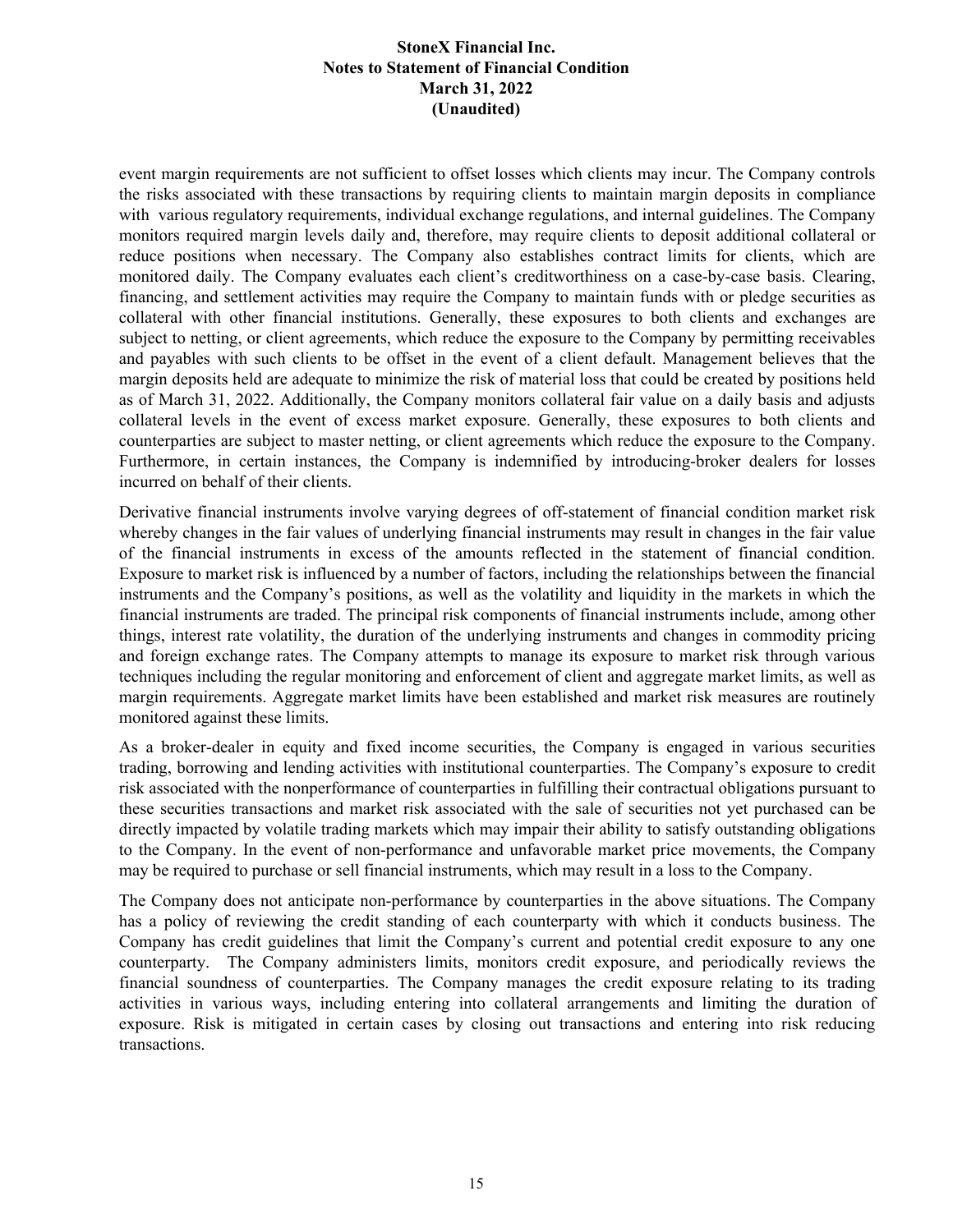#### *Derivatives*

The Company provides clearing and execution of exchange-traded futures and options on futures, as well as exchange-cleared swaps for middle-market intermediaries, end-users, producers of commodities and the institutional and professional trader market segments. For these derivative instruments, unrealized gains and losses on options on futures with exchange-clearing organizations are reflected in deposits with and receivables from broker-dealers, clearing organizations, and counterparties with a corresponding entry to payables to clients on the statement of financial condition.

The Company also has derivative instruments that are executed on a principal basis, which consist of agency mortgage-backed TBA securities and forward settling transactions that are used to manage risk exposures in the fixed income trading inventory. The fair value of these transactions is recorded in deposits with and receivables from and payables to broker-dealers, clearing organizations and counterparties, net. TBA and forward settling securities represent non-regular way securities and are accounted for as derivatives.

See Note 5 for additional information about the fair value of financial instruments held.

The following table presents the fair value of the Company's derivative instruments and their respective location on the statement of financial condition (in thousands).

|                                                                                                                                     | <b>March 31, 2021</b> |               |                   |
|-------------------------------------------------------------------------------------------------------------------------------------|-----------------------|---------------|-------------------|
|                                                                                                                                     | Assets <sup>(1)</sup> |               | Liabilities $(1)$ |
| Derivative contracts not accounted for as hedges:                                                                                   |                       |               |                   |
| Exchange-traded and cleared commodity derivatives                                                                                   | \$<br>5,822,154       | <sup>\$</sup> | 5,822,154         |
| Exchange-traded foreign exchange derivatives                                                                                        | 109,537               |               | 109,537           |
| Exchange-traded interest rate derivatives                                                                                           | 3,430,848             |               | 3,435,119         |
| Exchange-traded equity index derivatives                                                                                            | 291,001               |               | 291,001           |
| TBA and forward settling securities                                                                                                 | 152,198               |               | 120,255           |
| Gross fair value of derivative contracts                                                                                            | 9,805,738             |               | 9,778,066         |
| Impact of netting and collateral                                                                                                    | (9,909,976)           |               | (9,909,151)       |
| Total fair value included in Deposits with and receivables from broker-<br>dealers, clearing organizations, and counterparties, net | (104, 238)            |               |                   |
| Total fair value included in Payables to clients                                                                                    |                       |               | (197, 626)        |
| Total fair value included in <i>Payables to broker-dealers</i> , <i>clearing</i><br>organizations and counterparties                |                       |               | 62,270            |
| Total fair value included in Securities sold, not yet purchased, at fair<br>value                                                   |                       |               | 4,271             |

As of March 31, 2022, the Company's derivative contract volume for open positions for exchangetraded derivatives was approximately 11.8 million contracts.

#### **Note 7 – Securities Financing Transactions**

The Company enters into securities purchased under agreements to resell, securities sold under agreements to repurchase, securities borrowed and securities loaned transactions to, among other things, fund principal debt trading, acquire securities to cover short positions, acquire securities for settlement, and to accommodate counterparties' needs under matched-booked trading strategies. These agreements are recorded as collateralized financings at their contractual amounts plus accrued interest. In connection with these agreements and transactions, it is the policy of the Company to receive or pledge cash or securities to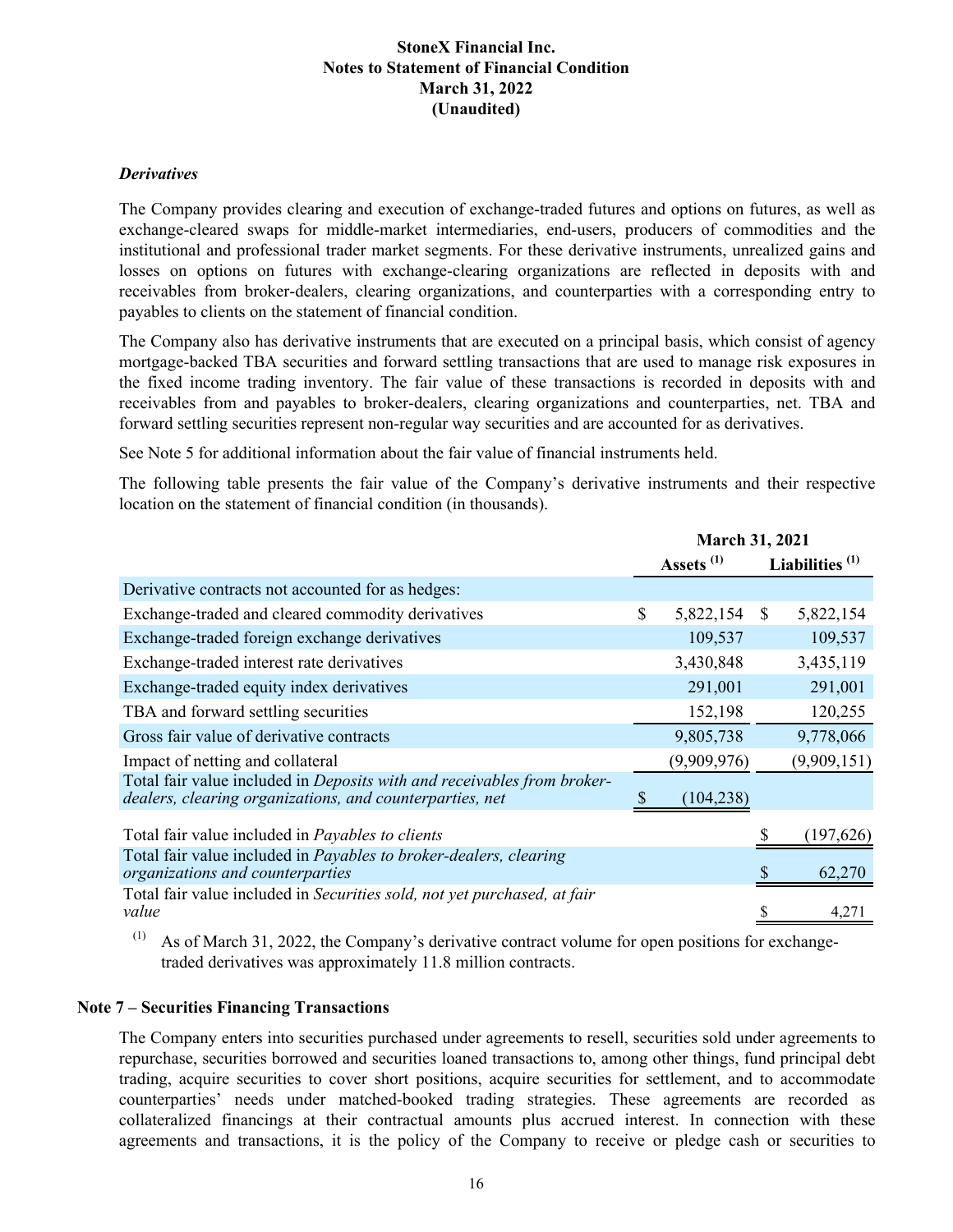adequately collateralize such agreements and transactions in accordance with contractual arrangements. The collateral is valued daily and the Company may require counterparties to pledge additional collateral or return collateral pledged.

The Company pledges financial instruments owned to collateralize repurchase agreements. At March 31, 2022, financial instruments owned, at fair value of \$1,448,731,657 were pledged as collateral under repurchase agreements. The counterparty has the right to sell or repledge the collateral in connection with these transactions. These financial instruments owned have been pledged as collateral and have been parenthetically disclosed on the statement of financial condition.

In addition, as of March 31, 2022, the Company pledged financial instruments owned, at fair value of \$1,077,657,152 to cover collateral requirements for tri-party repurchase agreements. These securities have not been parenthetically disclosed on the statement of financial condition since the counterparties do not have the right to sell or repledge the collateral. The Company also repledged securities received under reverse repurchase agreements of \$1,319,546,848 to cover collateral requirements for tri-party repurchase agreements.

The Company also has repledged securities borrowed and client securities held under custodial clearing arrangements to collateralize securities loaned agreements with a fair value of \$2,028,134,819 as of March 31, 2022.

At March 31, 2022, the Company has accepted collateral that it is permitted by contract to sell or repledge. This collateral consists primarily of securities received in reverse repurchase agreements, securities borrowed agreements, and margin securities held on behalf of correspondent brokers. The fair value of such collateral at March 31, 2022, was \$4,606,637,024 of which \$1,079,096,962 was used to cover securities sold short which are recorded in financial instruments sold, not yet purchased on the statement of financial condition. In the normal course of business, this collateral is used by the Company to cover financial instruments sold, not yet purchased, to obtain financing in the form of repurchase agreements, and to meet counterparties' needs under lending arrangements.

The following table provides the contractual maturities of gross obligations under repurchase and securities lending agreements as of March 31, 2022 (in thousands):

|                                                   | Overnight<br>and Open | Less than 30<br>Davs | $30-90$ Days | Over 90<br>Days | Total              |
|---------------------------------------------------|-----------------------|----------------------|--------------|-----------------|--------------------|
| Securities sold under agreements<br>to repurchase | \$2,563,485           | 725,578 \$           | 512,272      |                 | 6,604 \$ 3,807,939 |
| Securities loaned                                 | 2,103,724             |                      |              |                 | 2,103,724          |
| Gross amount of secured financing \$              | 4,667,209 \$          | 725,578 \$           | 512,272      | $6,604$ \$      | 5,911,663          |

The following table provides the underlying collateral types of the gross obligations under repurchase and securities lending agreements as of March 31, 2022 (in thousands):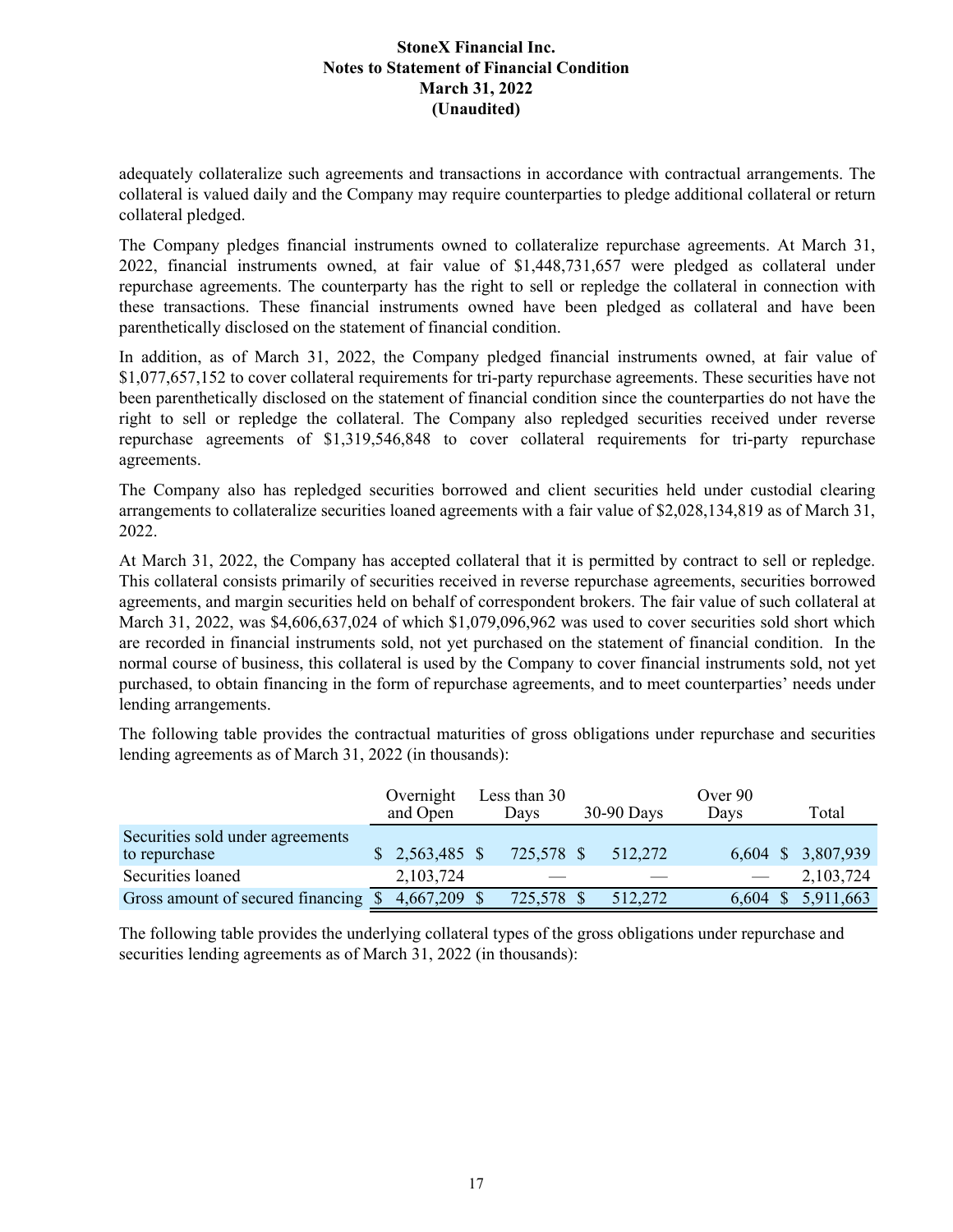| Securities sold under agreements to repurchase:      |              |
|------------------------------------------------------|--------------|
| U.S. Treasury obligations                            | \$<br>19,689 |
| U.S. government agency obligations                   | 432,099      |
| Asset-backed obligations                             | 198,485      |
| Agency mortgage-backed obligations                   | 3,039,884    |
| Corporate bonds                                      | 97,558       |
| Total securities sold under agreements to repurchase | 3,807,939    |
| <b>Securities loaned:</b>                            |              |
| Equity securities                                    | 2,103,724    |
| Total securities loaned                              | 2,103,724    |
| Gross amount of secured financing                    | 5,911,663    |

#### **Note 8 - Property and equipment, net**

The following is a summary of property and equipment, net as of March 31, 2022 (in thousands):

| Furniture and equipment                        | \$<br>2,855 |
|------------------------------------------------|-------------|
| Computer software and hardware                 | 755         |
| Leasehold improvements                         | 8,154       |
| Capitalized software development               | 5,903       |
| Property and equipment, gross                  | 17,667      |
| Less accumulated depreciation and amortization | (11,762)    |
| Property and equipment, net                    | 5,905       |

The Company capitalized \$1,701,230 of software development costs during the six months ended March 31, 2022.

#### **Note 9 - Goodwill and Intangible Assets, net**

The Company has total goodwill of \$12,565,740 as of March 31, 2022.

The gross and net carrying values of intangible assets as of March 31, 2022 by major intangible asset class are as follows (in thousands):

|                                            | <b>Gross Amount</b> |        | Accumulated<br>Amortization |         | <b>Net Amount</b> |       |
|--------------------------------------------|---------------------|--------|-----------------------------|---------|-------------------|-------|
| Intangible assets subject to amortization: |                     |        |                             |         |                   |       |
| Client base                                |                     | 12.778 |                             | (9,209) |                   | 3,569 |
|                                            |                     |        |                             | (9.209) |                   | 3,569 |

### **Note 10 - Credit Facilities**

The Company has a committed, unsecured line of credit agreement with Bank of Montreal, under which the Company may borrow up to \$75,000,000. This credit facility provides short-term funding of margin to commodity exchanges as necessary. The credit facility expires on March 31, 2023, and is subject to annual review. These borrowings are payable on demand.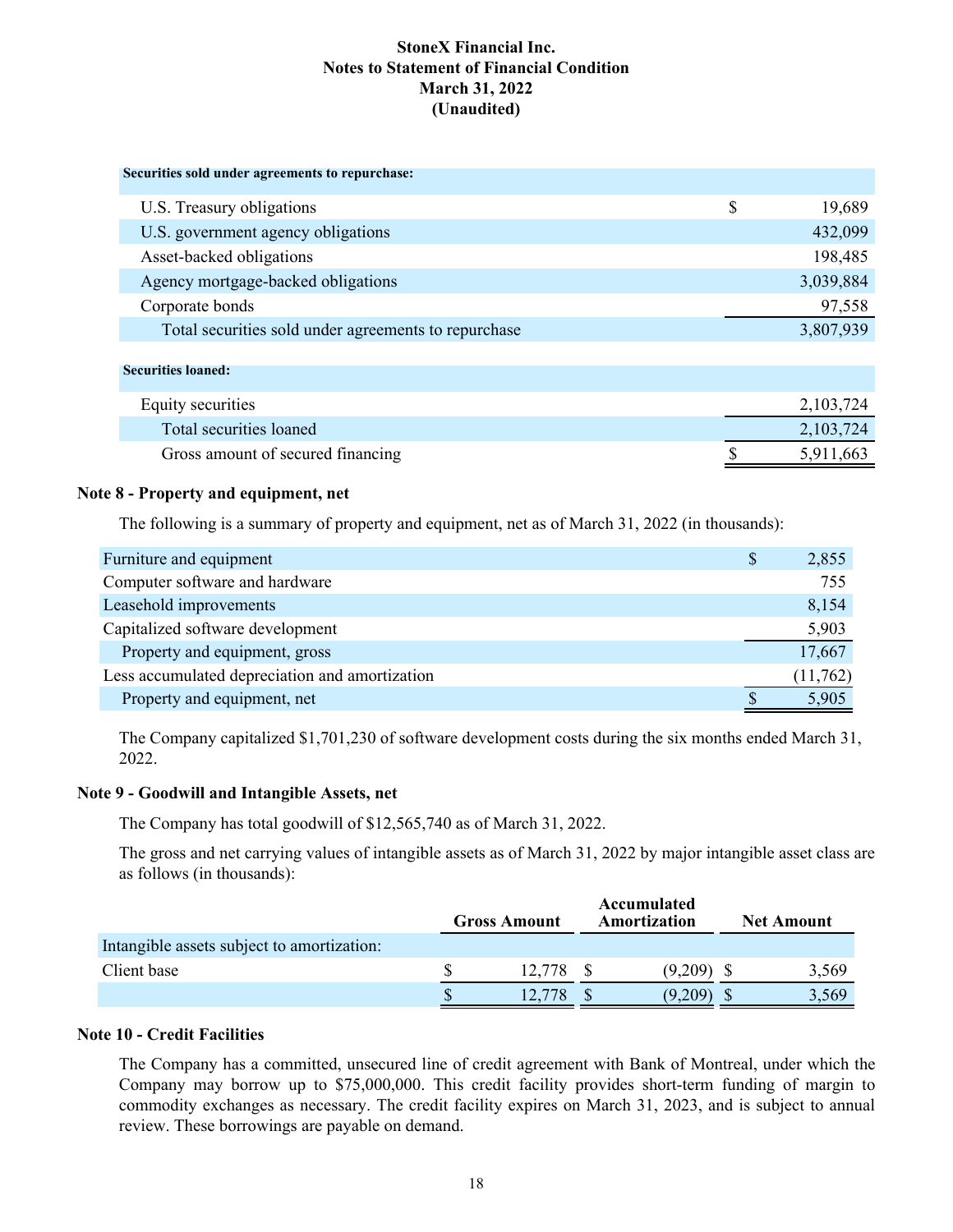The continued availability of this credit facility is subject to the Company's financial condition and operating results continuing to be satisfactory as set forth in the agreement. Borrowings under the credit facility bear interest at the Base Rate, as defined, plus 2.00%, which was 5.50% as of March 31, 2022. The agreement contains financial covenants related to the Company's tangible net worth, excess net capital, and maximum allowable net loss over a trailing twelve month period, as defined. The Company was in compliance with these covenants throughout the fiscal year, including as of March 31, 2022. Unused portions of the margin line require a commitment fee of 0.50% on the unused commitment. There were no borrowings outstanding under this credit facility at March 31, 2022.

During the next twelve months, the Company's committed credit facility is scheduled to expire. The Company intends to renew this facility. While there is no guarantee that the Company will be successful in renewing this agreement as it expires, the Company believes it will be able to do so.

The Company has a secured, uncommitted loan facility, under which the Company may borrow up to \$75,000,000, collateralized by commodity warehouse receipts, to facilitate U.S. commodity exchange deliveries to its clients, subject to certain terms and conditions of the credit agreement. Borrowings under the credit facility bear interest at the Fed Funds Rate, as defined, plus 2.5%. There are no commitment fees related to this credit arrangement. There were no borrowings outstanding under this credit facility at March 31, 2022.

The Company has a secured, uncommitted loan facility under which it may borrow for short-term funding of proprietary and client securities margin requirements, subject to certain terms and conditions of the agreement. The uncommitted amount available to be borrowed is not specified, and all requests for borrowing are subject to the sole discretion of the lender. The borrowings are secured by first liens on Parent owned marketable securities or client owned securities which have been pledged to the Parent. The amounts borrowed under the facility are payable on demand. There were \$68,000,000 of borrowings outstanding under this credit facility at March 31, 2022.

The Company has a secured, uncommitted loan facility under which it may borrow up to \$100,000,000 for short-term funding of proprietary and client securities margin requirements, subject to certain terms and conditions of the agreement. The borrowings are secured by first liens on Company-owned marketable securities or client owned securities which have been pledged to the Company. Amounts borrowed under the facilities are payable on demand. There were no borrowings outstanding under this credit facility at March 31, 2022.

### **Note 11 - Commitments and Contingencies**

### *Purchase and Other Commitments*

Purchase and other commitments primarily include certain service agreements related to the use of frontoffice and back-office trading software systems and clearing agreements. Purchase and other commitments as of March 31, 2022 for less than one year, one to three years, and greater than three years were \$6,522,978, \$14,338,190, and \$0 respectively.

Securities sold, not yet purchased represent obligations of the Company to purchase specified financial instruments in the market at prevailing prices. Consequently, the Company's ultimate obligation to purchase securities sold, not yet purchased may exceed the amounts recognized on the accompanying statement of financial condition.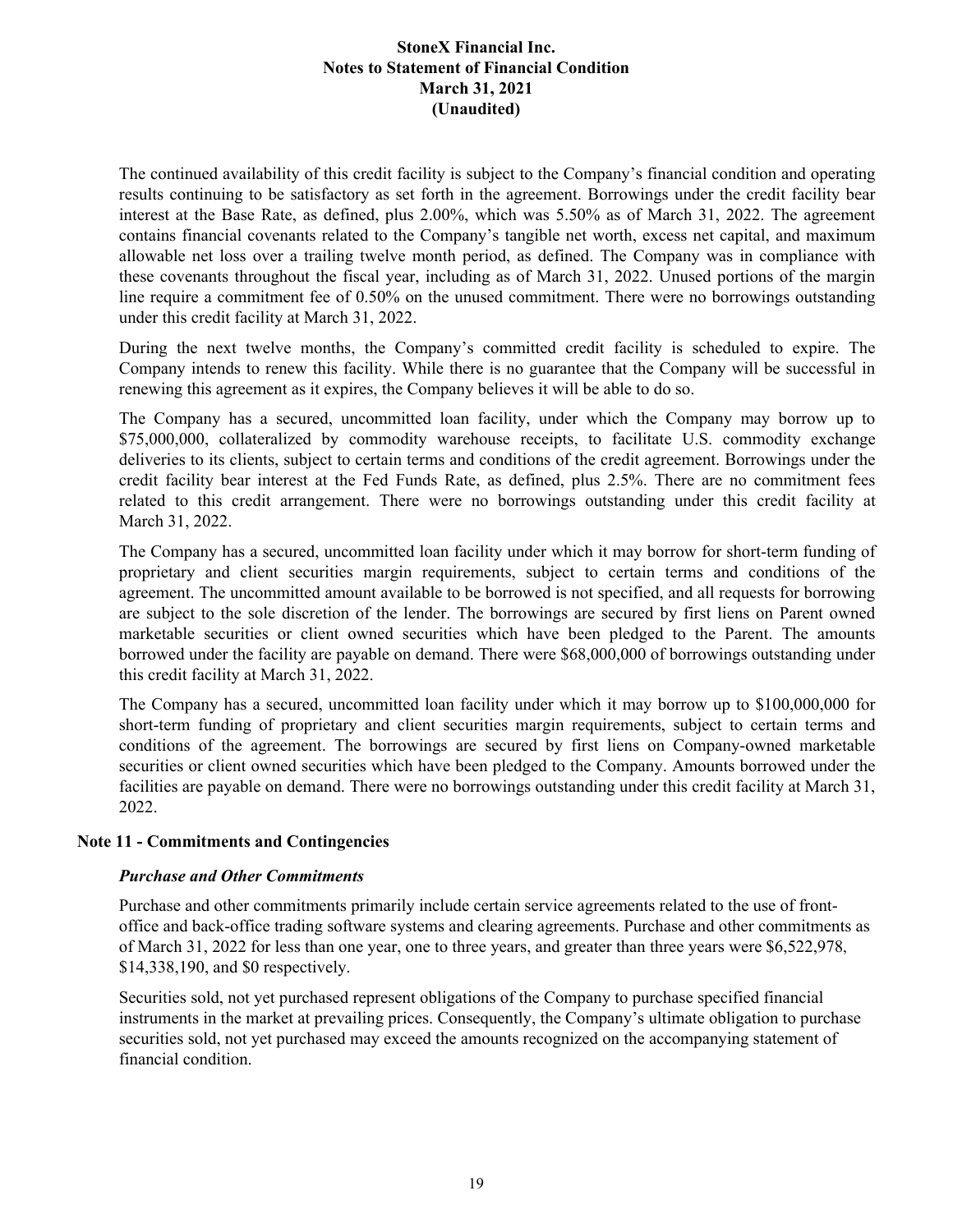#### *Securities Clearing Arrangement Indemnifications and Termination Fees*

The Company clears its securities transactions either internally, or externally primarily through Broadcort or Pershing, under clearing agreements with both parties. The agreements call for termination fees if the Company terminates either agreement without cause, or if one of the parties terminates either agreement for cause, as specified within the agreements.

In the normal course of its business, the Company indemnifies and holds Broadcort and Pershing harmless against specified potential losses in connection with their acting as an agent of, or providing services to, the Company or its affiliates. The maximum potential amount of future payments that the Company could be required to make under these indemnifications cannot be estimated. However, the Company believes that it is unlikely it will have to make material payments under these arrangements and has not recorded any contingent liability in the statement of financial condition for these indemnifications.

#### *Exchange and Clearing Organization Member Guarantees*

The Company is both a member of various exchanges that trade and clear futures and options on futures contracts as well as a clearing organization that clears and settles securities transactions. The Company may be required to pay a proportionate share of financial obligations resulting from another member's default on obligations to the respective exchanges or clearing organizations. While the rules governing different exchange memberships vary, in general, the Company's guarantee obligations would arise only if the exchange had previously exhausted its resources. In addition, any such guarantee obligation would be apportioned among the other nondefaulting members of the respective exchanges or clearing organization. Any potential contingent liability under these membership agreements cannot be estimated. The Company has not recorded any contingent liability in the financial statement for these agreements and believes that any potential requirement to make payments under these agreements is remote.

### *Legal and Regulatory Proceedings*

Certain conditions may exist as of the date the financial statement is issued, which may result in a loss to the Company but which will only be resolved when one or more future events occur or fail to occur. The Company assesses such contingent liabilities, and such assessment inherently involves an exercise of judgment. In assessing loss contingencies related to legal and regulatory proceedings that are pending against the Company or unasserted claims that may result in such proceedings, the Company's legal counsel evaluates the perceived merits of any legal or regulatory proceedings or unasserted claims as well as the perceived merits of the amount of relief sought or expected to be sought therein.

If the assessment of a contingency indicates that it is probable that a loss was incurred at the date of the financial statement and the amount of the liability can be estimated, then the estimated liability is accrued in the Company's financial statement. If the assessment indicates that a loss contingency is not probable, but is reasonably possible, or is probable but cannot be estimated, then the nature of the contingent liability, together with an estimate of the range of possible loss if determinable and material, would be disclosed. Neither accrual nor disclosure is required for loss contingencies that are deemed remote. The Company accrues legal fees related to contingent liabilities as they are incurred.

From time to time in the ordinary course of business, the Company is involved in various legal actions and proceedings, including tort claims, contractual disputes, employment matters, workers' compensation claims, and collections. The Company carries insurance that provides protection against certain types of claims, up to the limits of the respective policy. Additionally, the Company is subject to regulation and supervision by U.S. federal agencies and various self-regulatory organizations. The Company and its advisors periodically engage with such regulatory agencies and organizations, in the context of examinations or otherwise, to respond to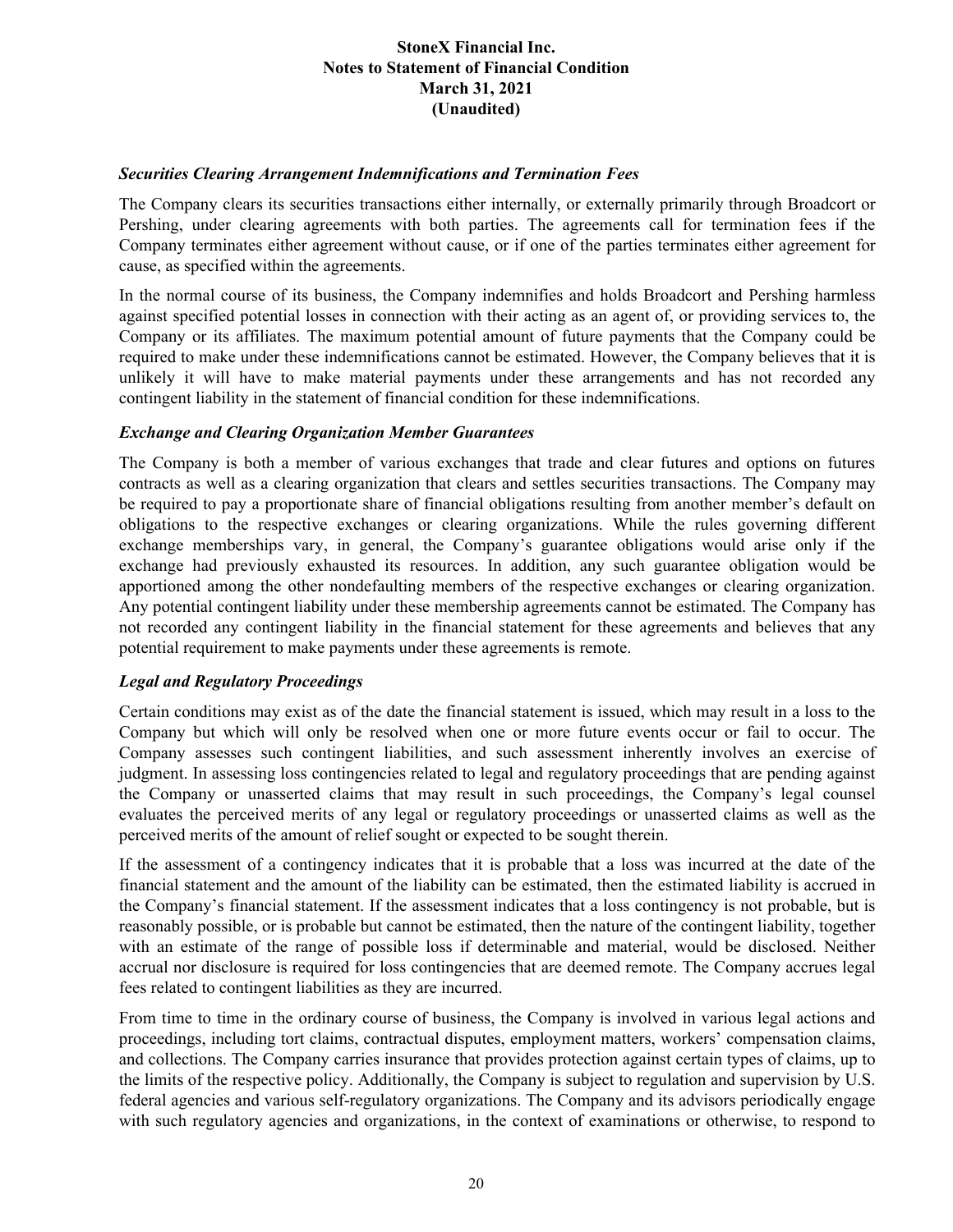inquiries, information requests, and investigations. From time to time, such engagements result in regulatory complaints or other matters, the resolution of which can include fines or other penalties.

#### *OptionSellers*

In November, 2018, balances in approximately 300 client accounts of the FCM division declined below required maintenance margin levels, primarily as a result of significant and unexpected price fluctuations in the natural gas markets. All positions in these accounts, which were managed by OptionSellers.com Inc. ("OptionSellers"), an independent Commodity Trading Advisor ("CTA"), were liquidated in accordance with the Company's client agreements and obligations under market regulation standards.

A CTA is registered with the CFTC and is a member of, and subject to audit by, the NFA. OptionSellers is registered under a CFTC Rule 4.7 exemption for "qualified eligible persons", which requires the account holders authorizing OptionSellers to act as their CTA to meet or exceed certain minimum financial requirements. OptionSellers, in its role as a CTA, had been granted by each of its clients full discretionary authority to manage the trading in the client accounts, while the Company acted solely as the clearing firm in its role as the FCM.

The Company's client agreements hold account holders liable for all losses in their accounts and obligate the account holders to reimburse the Company for any account deficits in their accounts. As of March 31, 2022, the receivable from these client accounts, net of collections and other allowable deductions (the "Net Client Accounts Receivable"), was \$28,075,229, with no individual account receivable exceeding \$1,400,000. he Company recognized a cumulative-effect adjustment to record an allowance against these uncollected balances of \$8,234,559, as part of its CECL implementation effective October 1, 2020, and as of March 31, 2022, the allowance against these uncollected balances was \$7,980,023. The Company believes it has a valid claim against these clients, based on the express language of the client contracts and legal precedent, and intends to pursue collection of these claims vigorously. The Company will continue considering information in determining any changes in the allowance against the carrying value of these uncollected balances.

Additionally, the Company has been named in arbitrations brought by clients seeking damages relating to the trading losses in these accounts. The Company believes that such cases are without merit and intends to defend them vigorously. The ultimate outcome of these arbitrations cannot presently be determined; however, the Company believes the likelihood of a material adverse outcome is remote.

In January 2022, the Company prevailed in the first arbitration involving accountholders that were clients of OptionSellers. The arbitration panel denied the claims against the Company for trading losses incurred by those accountholders and also ordered those accountholders to pay their outstanding deficit balances to the Company. During the three months ended March 31, 2022, the Company also entered into settlements with certain other accountholders whereby certain of these accountholders agreed to pay their outstanding deficit balances (none of which settlements involved the Company making any payments in respect of trading losses). There can be no assurance as to the outcome of future arbitrations or the Company's ability to collect on successful court-awarded client receivables.

Depending on future collections and arbitration proceedings, any provisions for bad debts and actual losses ultimately may or may not be material to the Company's financial results. The Company does not currently believe that any potential losses related to this matter would materially and adversely impact its ability to comply with its ongoing liquidity, capital, and regulatory requirements.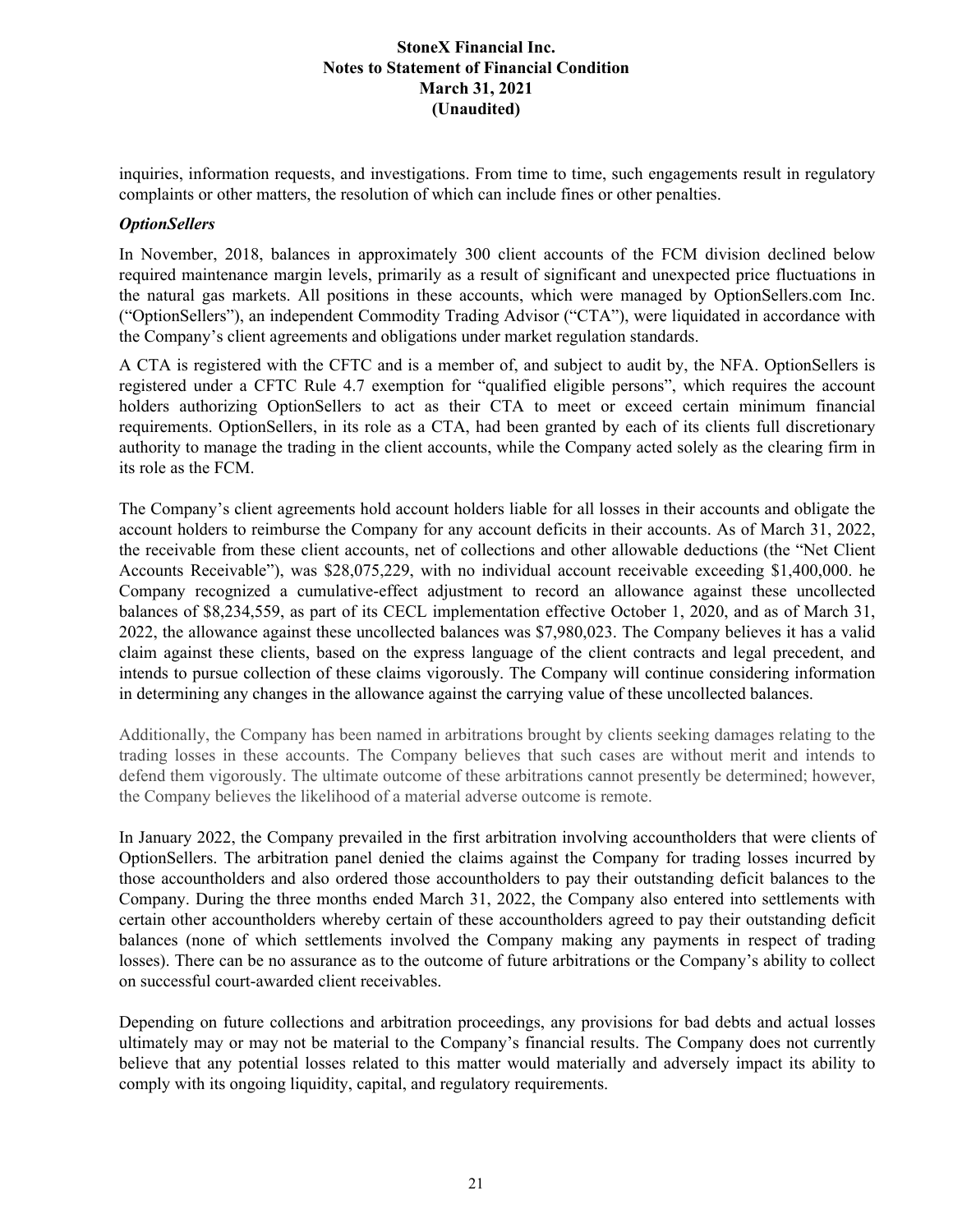#### **Note 12 - Income Taxes**

Deferred income taxes reflect the net tax effects of temporary differences between the carrying amounts of assets and liabilities for financial reporting purposes and the amounts used for income tax purposes. Significant components of the Company's deferred tax assets and liabilities as of March 31, 2022 are as follows (in thousands):

| Deferred tax assets:                                               |             |
|--------------------------------------------------------------------|-------------|
| Federal net operating losses                                       | \$<br>2,358 |
| State and local net operating losses                               | 3,260       |
| Amortization of intangibles                                        | 2,688       |
| Accrued compensation                                               | 4,348       |
| Share-based compensation                                           | 373         |
| Bad debt                                                           | 4,691       |
| Other                                                              | 659         |
| Total gross deferred tax assets                                    | 18,377      |
| Less valuation allowance                                           | (5, 533)    |
| Total deferred tax assets                                          | 12,844      |
| Deferred tax liabilities:                                          |             |
| Prepaid expenses                                                   | (547)       |
| Unrealized gains on marketable securities and exchange memberships | (2,789)     |
| Total deferred tax liabilities                                     | (3, 455)    |
| Deferred income taxes, net                                         | 9,389       |

As of March 31, 2022, the Company has net operating loss carryforwards for state and local income tax purposes of \$946,209, net of valuation allowances, which are available to offset future state and local taxable income. The state and local net operating loss carryforwards expire in tax years ending in 2022 through 2039. The Company also has approximately \$561,000, net of valuation allowances, of federal net operating losses. These federal net operating loss carryforwards consist of a portion that will expire in tax years ending in 2032 through 2037. The remaining portion of the federal net operating loss carryforwards do not expire, but cannot be utilized until 2038 and are limited by Internal Revenue Code ("IRC") Section 382.

The valuation allowance for deferred tax assets as of March 31, 2022 is \$5,533,225. Of this amount, \$2,313,715 is related to state and local net operating loss carryforwards that, in the judgment of management, are not more likely than not to be realized. The remaining valuation allowance of \$3,219,510 is related to federal net operating losses and net unrealized built-in losses, which are limited by the provisions of IRC Section 382. In assessing the realizability of deferred tax assets, management considers whether it is more likely than not that some or all of the deferred tax assets will not be realized. When evaluating the need for a valuation allowance, the Company considers the operating and tax results of StoneX Group, as income taxes are allocated to the Company on a pro-rata basis.

StoneX Group has open tax years that include the activities of the Company, ranging from the year ended September 30, 2012 through the year ended September 30, 2020 with various taxing authorities.